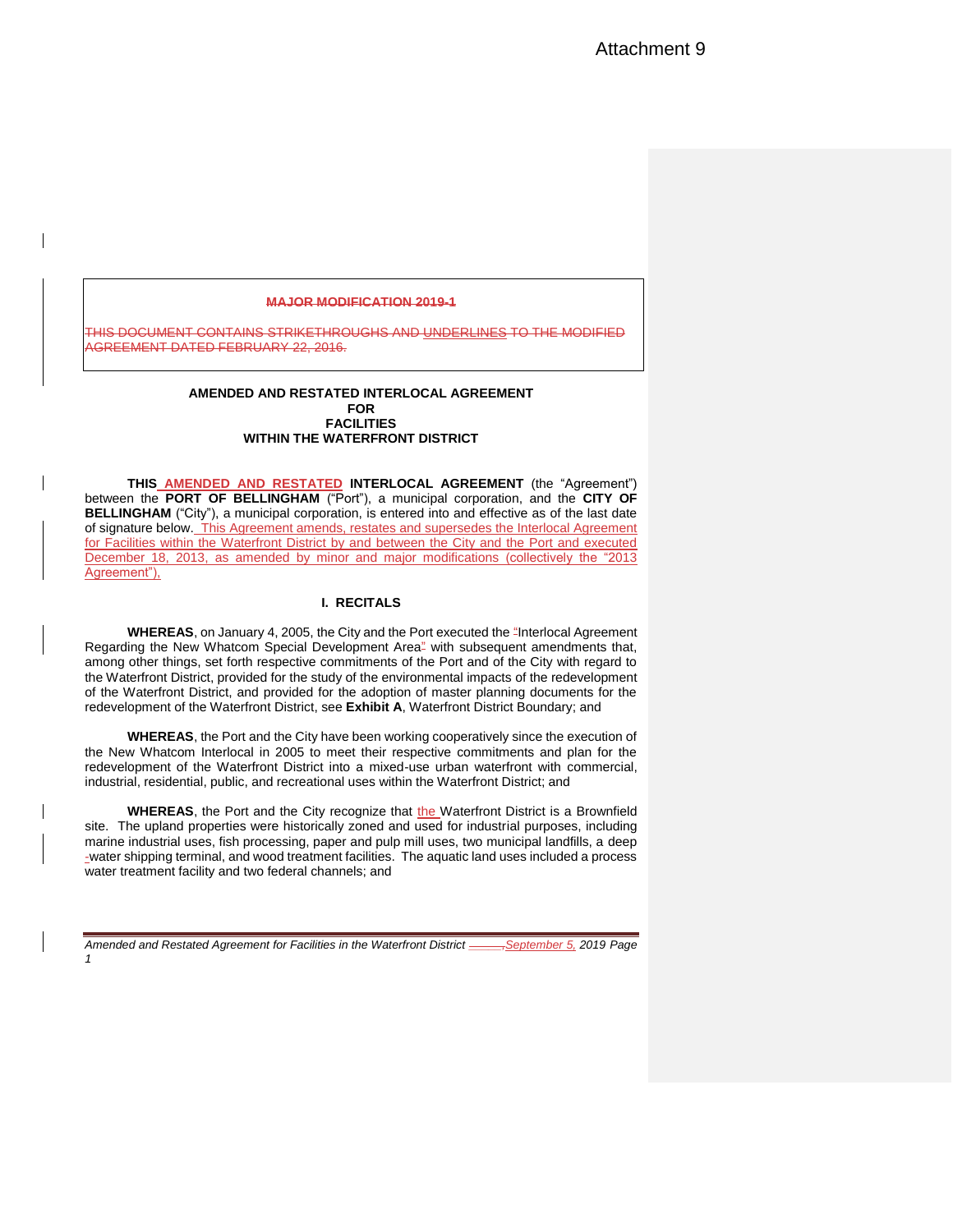**WHEREAS**, the Port and the City recognize that the Waterfront Redevelopment Project is a long-term effort, requiring a phased implementation as graphically depicted in **Exhibit B1-B5 which are restated in this Restated Agreement**; and

**WHEREAS**, the Port and the City each currently owns or manages certain real properties within the Waterfront District, including state-owned aquatic land managed by the Port or City under harbor area leases; and

**WHEREAS**, the Waterfront District currently includes six MTCA listed sites which require remedial action-and have been the subject of various environmental actions. The Port is the Designated Lead Party (as the term is defined below) for five of these sites: Cornwall Avenue Landfill Site; G.P. West Site; Whatcom Waterway Site; Central Waterfront Site; and I & J Waterway Site. The City is the Designated Lead Party for the cleanup of the RG Haley Site; and

**WHEREAS**, the Port and the City have worked cooperatively to receive commitments from the Department of Ecology that itfor Remedial Action Grants and that Ecology will continue to provide Remedial Action Grants for the remediation of the six sites; and

**WHEREAS**, both the Port and the City agreed to direct their increased property tax revenue from the Waterfront District and surrounding properties toward meeting the City's obligations under this Agreement through a state-authorized Local Infrastructure Financing Tool ("LIFT") for a 25-year period, leveraging up to an additional \$25 million in state funding; and

**WHEREAS**, the Port and the City jointly completed an Environmental Impact Statement for the Waterfront District Redevelopment Project, including a Draft Environmental Impact Statement, Supplemental Draft Environmental Impact Statement, Addendum to the Supplemental Draft Environmental Impact Statement, and a Final Environmental Impact Statement, which evaluated a range of development alternatives, including a 2010 Updated Preferred Alternative and a 2012 Addendum, which evaluated a 2012 Updated Preferred Alternative; and

**WHEREAS**, SEPA compliance for the actions contemplated in this Agreement have been achieved through the publication of the Waterfront District Redevelopment Project EIS and, adoption of mitigation measures in the City Planned Action Ordinance and publication of the 2018 Addendum; and

**WHEREAS**, the Port adopted the Sub-Area Plan by Port Resolution No. 1328 as part of the Port's series of comprehensive schemes of harbor improvements, and the City adopted the Sub-Area Plan by Ordinance No. 2013-12-090 as part of the City's Comprehensive Plan; and

**WHEREAS**, the City has adopted City Development Regulations, as the term is defined below, by Ordinance No. 2013-12-090, which are codified at BMC 20.37.400 through 20.37.490; and

**WHEREAS**, the City has adopted City Design Standards, as the term is defined below, by Ordinance No. 2013-12-090, which are codified at BMC 20.25.80; and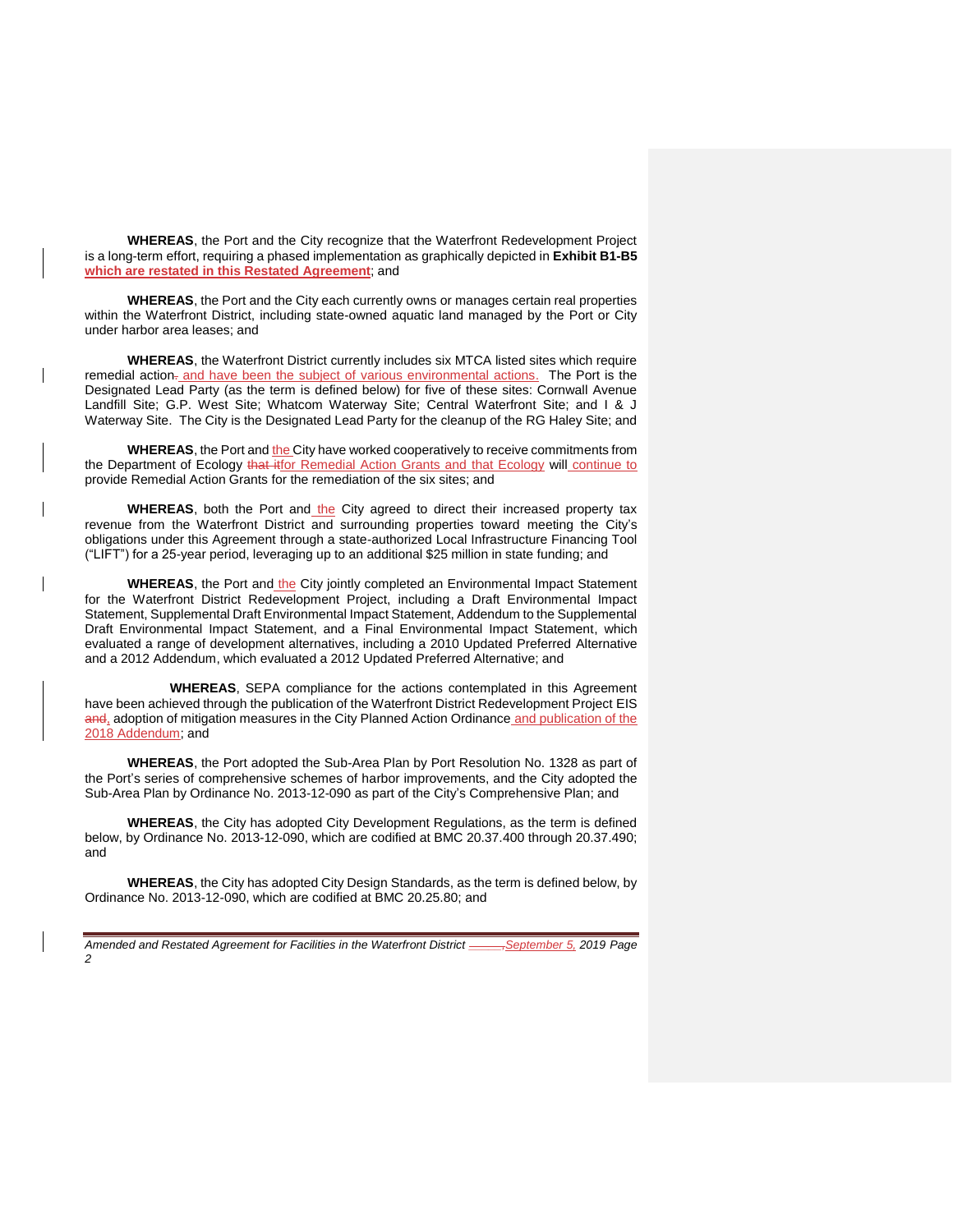**WHEREAS**, the City adopted a Shoreline Master Program update by Ordinance No. 2013- 02-005 codified at BMC Title 22; and

**WHEREAS**, the City adopted a City Planned Action Ordinance No. 2013-12-091 codified at BMC 16.30; and

**WHEREAS**, the City and the Port entered into a Development Agreement for the Waterfront District to vest certain land uses, facilitate redevelopment of the Waterfront District, provide predictability and certainty as to the Development Regulations, State Environmental Policy Act (SEPA) process, and impact fee credits related to the development of the Port Properties; and

**WHEREAS**, contemporaneously with the adoption of this Agreement, the City and the Port plan to update and amend various documents as follows:

| Document                             | <b>Restated Version</b> |
|--------------------------------------|-------------------------|
| <b>City Planned Action Ordinance</b> |                         |
| Sub-Area Plan                        |                         |
| <b>City Development Requiations</b>  |                         |

**WHEREAS**, this Agreement is entered into pursuant to Chapter 39.34 RCW to: (1) allocate obligations for phased implementation of Facilities; (2) define the timing of property transfers between the City and the Port; and (3) establish a process for the City's and Port's ongoing management of the Waterfront District-Project; and

WHEREAS, the Port and the City recognize the importance of creating conditions in the Waterfront District, including construction of Facilities, in order to make the area attractive to further investment by public and private sector Developers, especially during Phase 1 of the redevelopment planning schedule; and

**WHEREAS**, the Port and the City recognize that the phased approach set forth in this Agreement is designed to encourage development in certain areas of the Waterfront District and thereby providing a tax base to support funding of Facilities during subsequent phases; and

WHEREAS, Thethe Port and the City recognize that the Facilities should be phased such that expenditures by the Port and the City are not unnecessarily stranded awaiting demand.

**WHEREAS**, the Port and the City now desire to amend and restate the 2013 Agreement to recognize changes to various plans and ordinances and in doing so restate the 2013 Agreement to reflect changes that have occurred since the execution of the 2013 Agreement.

**NOW**, **THEREFORE**, the Port and the City agree as follows:

## **II. AGREEMENT**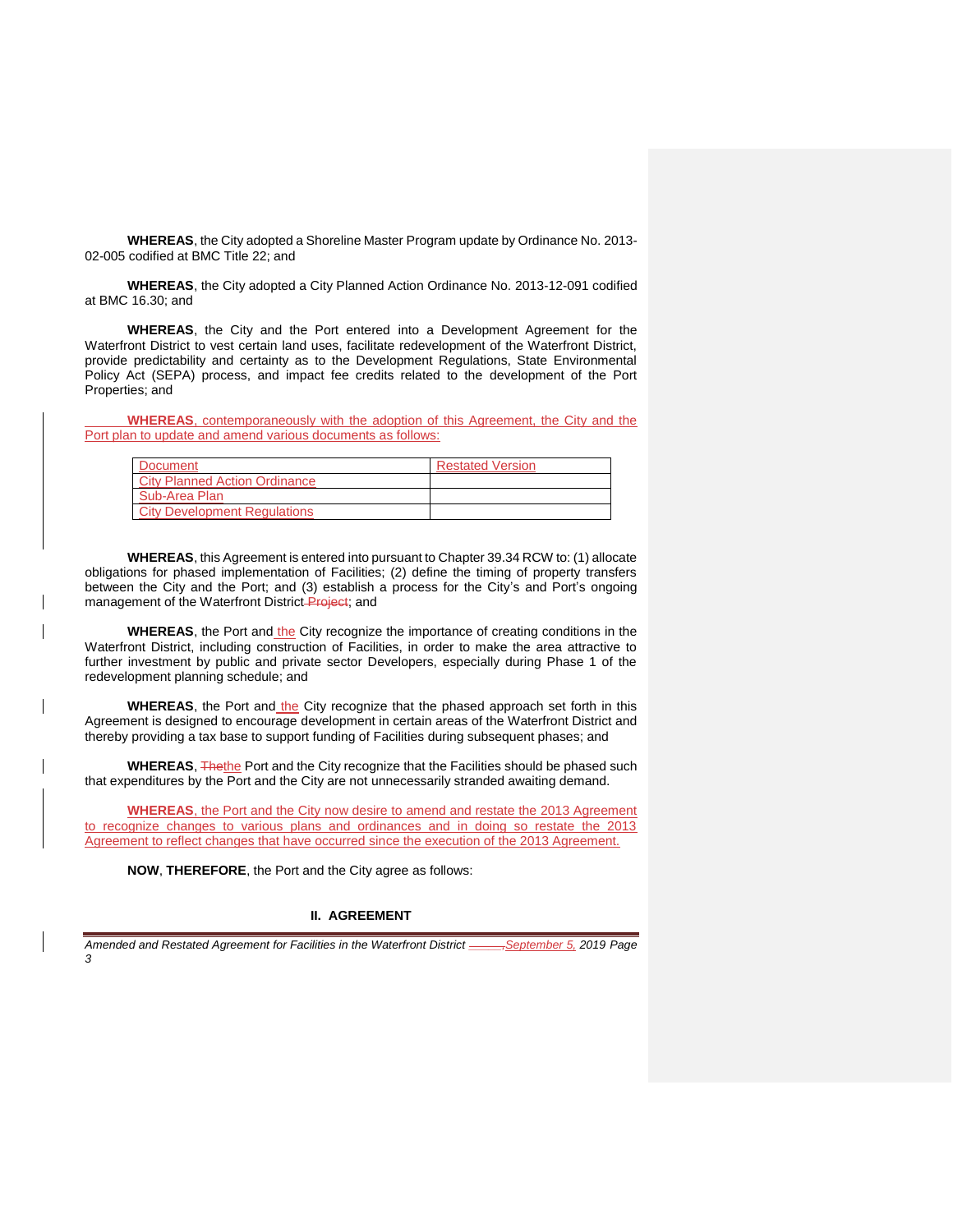## **SECTION A DEFINITIONS**

*"Affordable Housing Unit(s)"* means affordable owner-occupied housing or affordable renter-occupied housing which are ensured affordable for a period of not less than fifty (50) years, or for a lesser period established in an adopted state or federal affordable housing finance and monitoring program, and documented through deed restriction and/or covenant, and where such units' affordability is ensured through enforcement and monitoring by a public agency.

*"Affordable owner-occupied housing"* means housing units sold at a price affordable to households earning no more than 100% of Bellingham's median household income as published annually by the U.S. Department of Housing and Urban Development ("HUD").

*"Affordable renter-occupied housing"* means housing units rented to households earning no more than 80% of Bellingham's household income as published annually by HUD, provided that at least 60% of the affordable renter-occupied housing units in the Waterfront District must be rented to households earning no more than 60% of Bellingham's median household income.

"*AIG Policy*" means the Pollution Legal Liability Select Clean-Up Cost Cap Policy purchased by the Port from AIG Environmental on January 27, 2005.

"*Arterial Streets*" means public street improvements made by the City or a developerDeveloper in rights-of-way dedicated by the Port to the City or in existing City rights-ofway or City fee owned property, including paving, curbs, gutters, pedestrian facilities, street lighting, bicycle facilities, street trees, and traffic control devices, relocation and/or construction of street lights, traffic control devices, signage, City utility systems located within the rights-of-way, and other similar improvements that are constructed or improved consistent with BMC 20.37.460.

"*ASB*" means the former Georgia-Pacific Corporation aeration stabilization basin.

"*Bay Street Connector*" means the Bay Street motor vehicle, bicycle and pedestrian connection from downtown Bellingham to the Waterfront District as depicted in Exhibit G. It replaces the Commercial Street Bridge contained in the 2013 Agreement. As further defined in the 2019 Sub-area Plan, the facility will include intersection and bridge improvements, a pedestrian plaza and a stairway which shall provide a direct pedestrian connection between Downtown and the Waterfront District. The facility shall also serve as the parking garage/foundation for private buildings.

"*BMC*" means the Bellingham Municipal Code.

"*Brownfield Site*" means real property, the expansion, redevelopment, or reuse of which may be complicated by the presence or potential presence of a hazardous substance, pollutant, or contaminant. This definition is found in Section 101 of the Comprehensive Environmental Response, Compensation, and Liability Act of 1980 (42 U.S.C. 9601).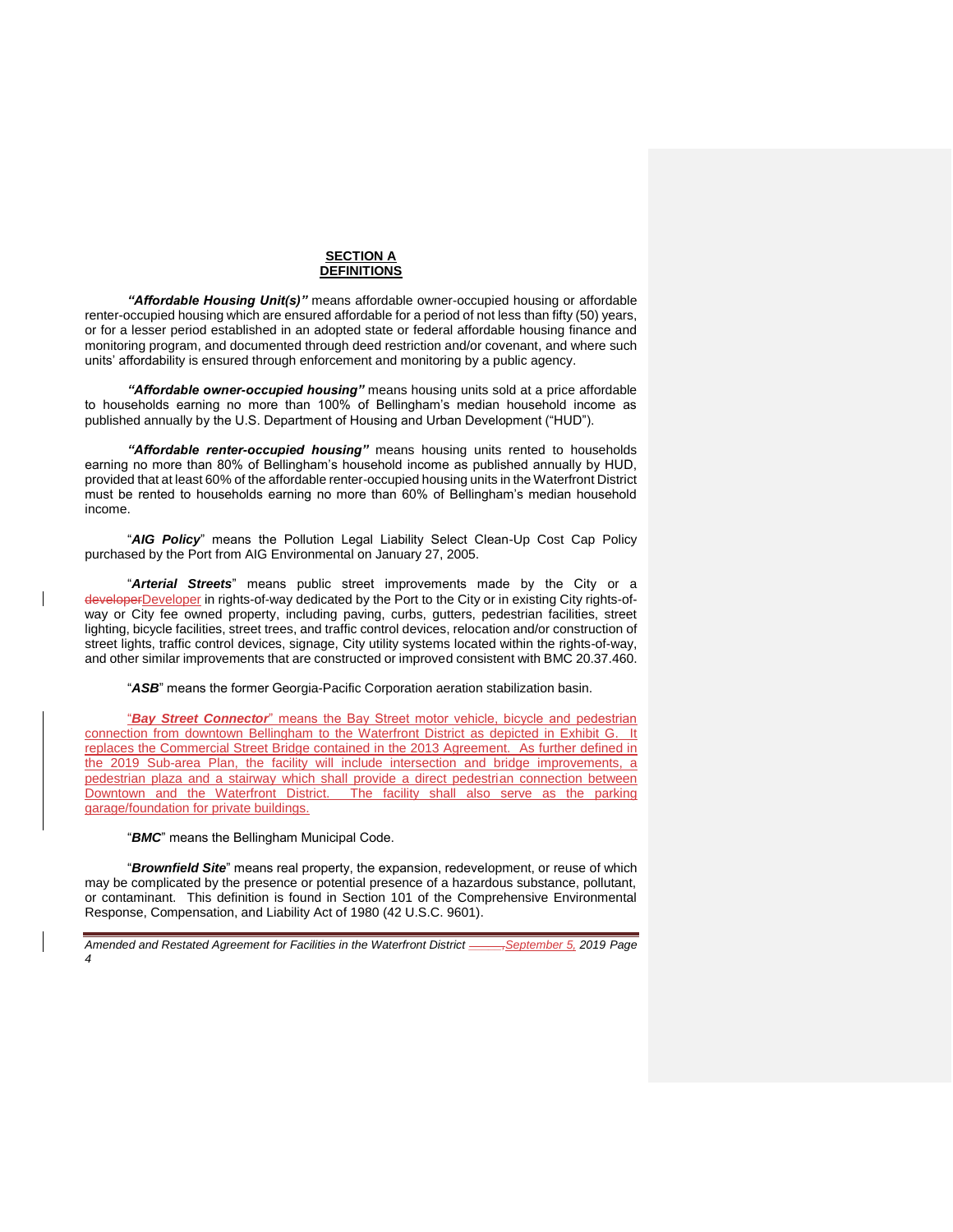"*City Design Standards*" means those standards adopted to govern building design review and approval within the Waterfront District found at BMC 20.25.080 as they exist as of the date of this Restated Agreement.

"*City Development Regulations*" means those regulations adopted to implement the Sub-Area Plan for the Waterfront District and found at BMC 20.37.400 through 20.37.490 as they exist as of the date of this Restated Agreement.

"*City Planned Action Ordinance*" or "*PAO*" means the ordinance adopted to designate certain types of developments and land uses as Planned Actions and establishes SEPA review procedures and SEPA mitigating measures based on the EIS to be applied to these projects.

"*City Shoreline Master Program Update"* means the City adopted a Shoreline Master Program update by Ordinance No. 2013-02-005 codified at BMC Title 22, which contains regulations for development of property within the jurisdiction of the Shoreline Management Act.

"*City Sub-Area Plan*" means the Waterfront District Sub-Area Plan adopted by City Ordinance No. 2013-12-090 as part of the City's Comprehensive Plan. The Sub-Area Plan is the master plan for the Waterfront District.

"*City Utilities*" means public water, sewer, and storm drainage system improvements, including installation of improvements as required by the City and includes the following: (1) water system improvements including mains, valves, and fire hydrants; (2) sewer system improvements including mains; and; (3) storm sewer system improvements, including stormwater collection and conveyance facilities.

"*Cleanup Action*" means any remedial action, except interim actions, taken at a site to eliminate, render less toxic, stabilize, contain, immobilize, isolate, treat, destroy, or remove a hazardous substance that complies with Chapter 173-340 WAC.

"*Construction Completion Report"* means the report submitted by the engineer responsible for the oversight of construction including: as built drawings and documentation of all aspects of facility construction; an opinion from the engineer, based on testing results and inspections, as to whether the Cleanup Action or Interim Action has been constructed in substantial compliance with the plans and specifications and related documents, all pursuant to WAC 173-340-400(6)(b)(ii).

*"Department of Ecology"* or *"Ecology"* means the Washington State Department of Ecology.

"*Designated Lead Party*" is the party identified in an Agreed Order or Consent Decree that will undertake the work required therein. The Designated Lead Party shall implement a Site Cleanup that is consistent with the land uses required to implement the Waterfront District Sub-Area Plan.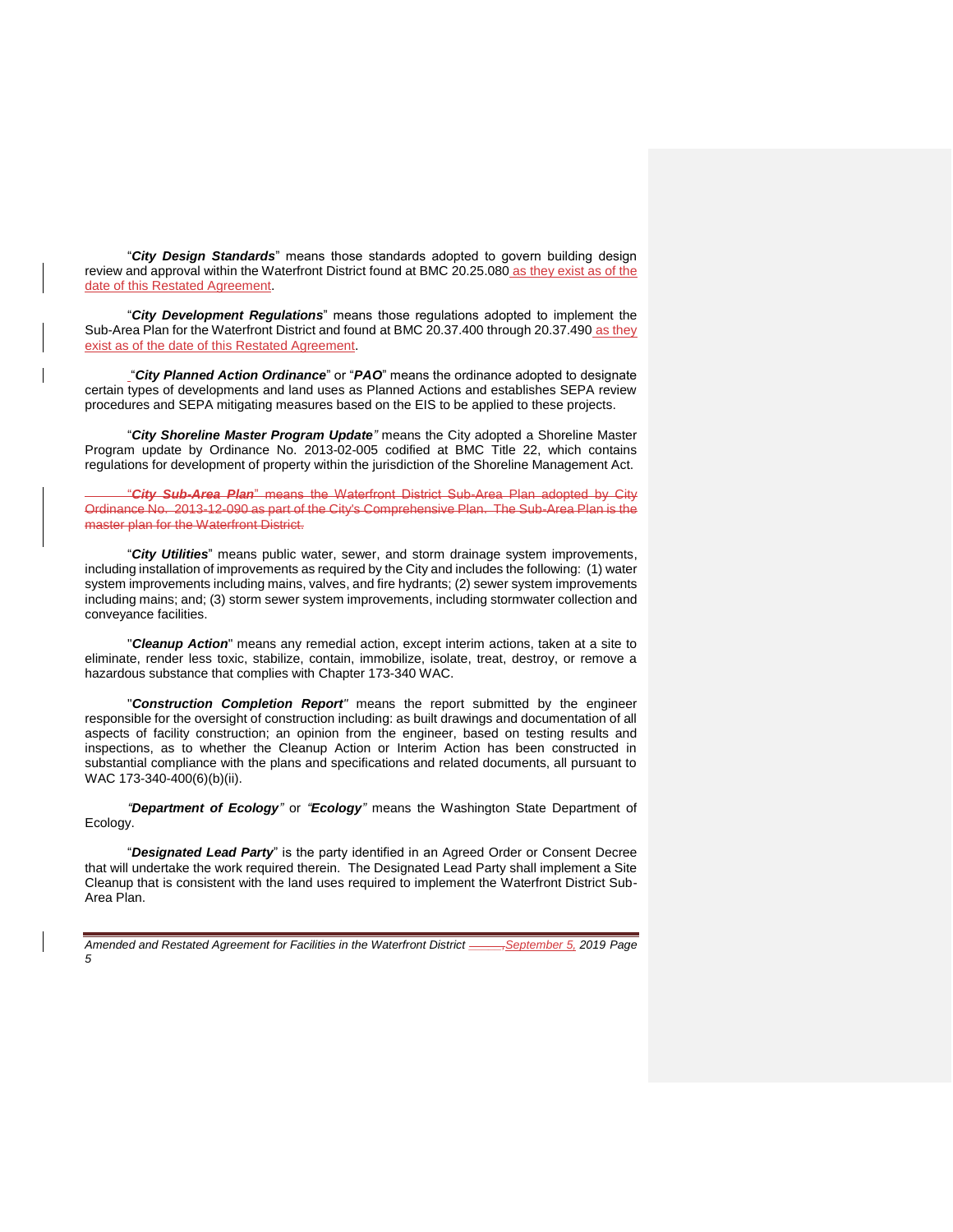"*Developer*" means the Port, the City, or anyone else who will undertake development within the Waterfront District.

"*Development Agreement*" means that agreement entered into by the Port and the City pursuant to RCW 36.70B.170.

"*Development Ready*" means that: (i) within the boundaries of a MTCA Site the Port's Project Manager has determined that a portion of the Waterfront District does not require Site Cleanup and the Port and/or Ecology has attested to this in a certificate provided to the City; or (ii) in a portion of the Waterfront District a Site Cleanup meets all requirements of MTCA and its implementing regulations and any and all applicable Consent Decrees and/or Agreed Orders and attendant Cleanup Actions Plans and Interim Action Plans; and the engineer responsible for the oversight of Site Cleanup construction has prepared and submitted to Ecology as-built drawings and a report meeting all requirements of WAC 173-340-400(6)(b)(ii). Additional Remedial Actions, such as confirmationalconformational monitoring may be necessary.

"*Development Ready Certificate*" means a written certification for an area of the Waterfront District provided by the Port to the City which certifies that the area is Development Ready.

*"Downtown Waterfront Area"* is that portion of the Waterfront District depicted on revised **Exhibit A**.

"*EIS"* means the Port and City jointly completed Environmental Impact Statement for the Waterfront District Redevelopment Project, including a Draft Environmental Impact Statement, Supplemental Draft Environmental Impact Statement, Addendum to the Supplemental Draft Environmental Impact Statement, and a Final Environmental Impact Statement which evaluated a range of development alternatives, including a 2010 Updated Preferred Alternative and a 2012 Addendum, which evaluated a 2012 Updated Preferred Alternative as updated and amended by the 2018 Addendum.

"*Facility*" or "*Facilities*" means a MTCA Site Remedial Action, Arterial Street or Park project designed and constructed by either the Port or the City or jointly by the Port and the City.

*"Facility Trigger"* means an event or condition which requires the obligated party to construct a Facility.

*"Floor Area"* means the definition as codified at BMC 20.08.020.F.2.a.

"*Historic Icons*" means those industrial artifacts identified in revised **Exhibit J**.

*"Historic Resources Plan"* means a management plan that identifies historic resources located within the Waterfront District and describes the mitigation for the demolition of any such historic resources.

*Amended and Restated Agreement for Facilities in the Waterfront District \_\_\_\_\_,September 5, 2019 Page 6*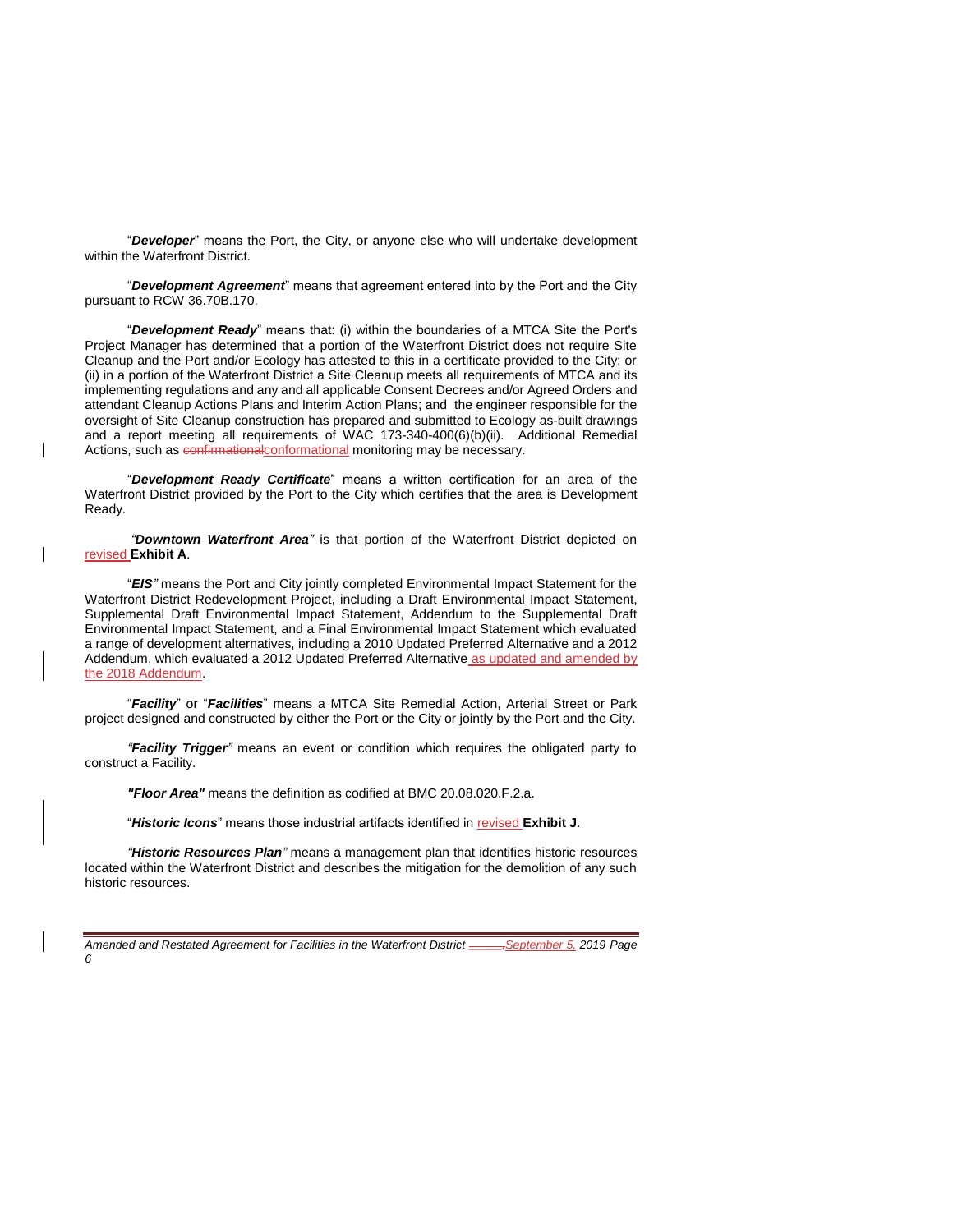*"Industrial Artifacts"* means those inactive above ground industrial buildings, structures, and process equipment in the Waterfront District in existence as of the date of this Agreement.

*"Interim Action*" means a Remedial Action described in WAC 173-340-430 approved by Ecology pursuant to an Agreed Order or an amendment thereto.

"*Institutional Controls"* are measures undertaken to limit or prohibit activities that may interfere with the integrity of an Interim Action or Cleanup Action or result in exposure to hazardous substances at a site which and which are mandated by Ecology through deed restrictions.

"*Interim Institutional Controls"* are reasonable measures undertaken to limit or prohibit activities that may interfere with the integrity of an Interim Action or Cleanup Action or result in exposure to hazardous substances at a site and (i) are attached as an exhibit to the Development Ready Certificate or (ii) transmitted to the City by the Port in a separate certificate accompanying Ecology's approval of the Construction Completion Report. The Interim Institutional Controls shall exist until the recordation of formally mandated Ecology Institutional Controls.

"*Major Modification*" means a change or amendment to this Agreement which will result in significant changes in the financial commitments in this Agreement or a significant change in the timing of the delivery or location of the Facilities contemplated herein.

"*Minor Modification*" means a change or amendment to this Agreement which will not result in significant changes in the financial commitments in this Agreement or a significant change in the timing of the delivery or location of the Facilities contemplated herein.

*"Model Toxics Control Act" or "MTCA""* means Chapter 70.105D of the Revised Code of Washington and the regulations promulgated thereunder.

"*MTCA Site(s)*" means the MTCA sites designated by the Department of Ecology within the Waterfront District to wit: the Cornwall Avenue Landfill Site; the R.G. Haley Site; the Georgia-Pacific West Site; the Whatcom Waterway Site; the Central Waterfront Site; and the I & J Waterway Site. A map of these sites is attached as **Exhibit C**.

*"New Development"* means the completed construction of buildings as defined by receiving a Certificate of Occupancy for the buildings.

*"New Whatcom Interlocal"* means the Interlocal Regarding the New Whatcom Special Development Area by and between the City of Bellingham and the Port of Bellingham dated January 4, 2005.

"*Overwater Walkway*" means a proposed City project to construct an overwater walkway south from Cornwall Beach Park to Boulevard Park.

"*Park" or "Parks*" means any public park, open space, and/or trail improvement projects, made by the City including installation of any public improvement, such as, landscaping, paving,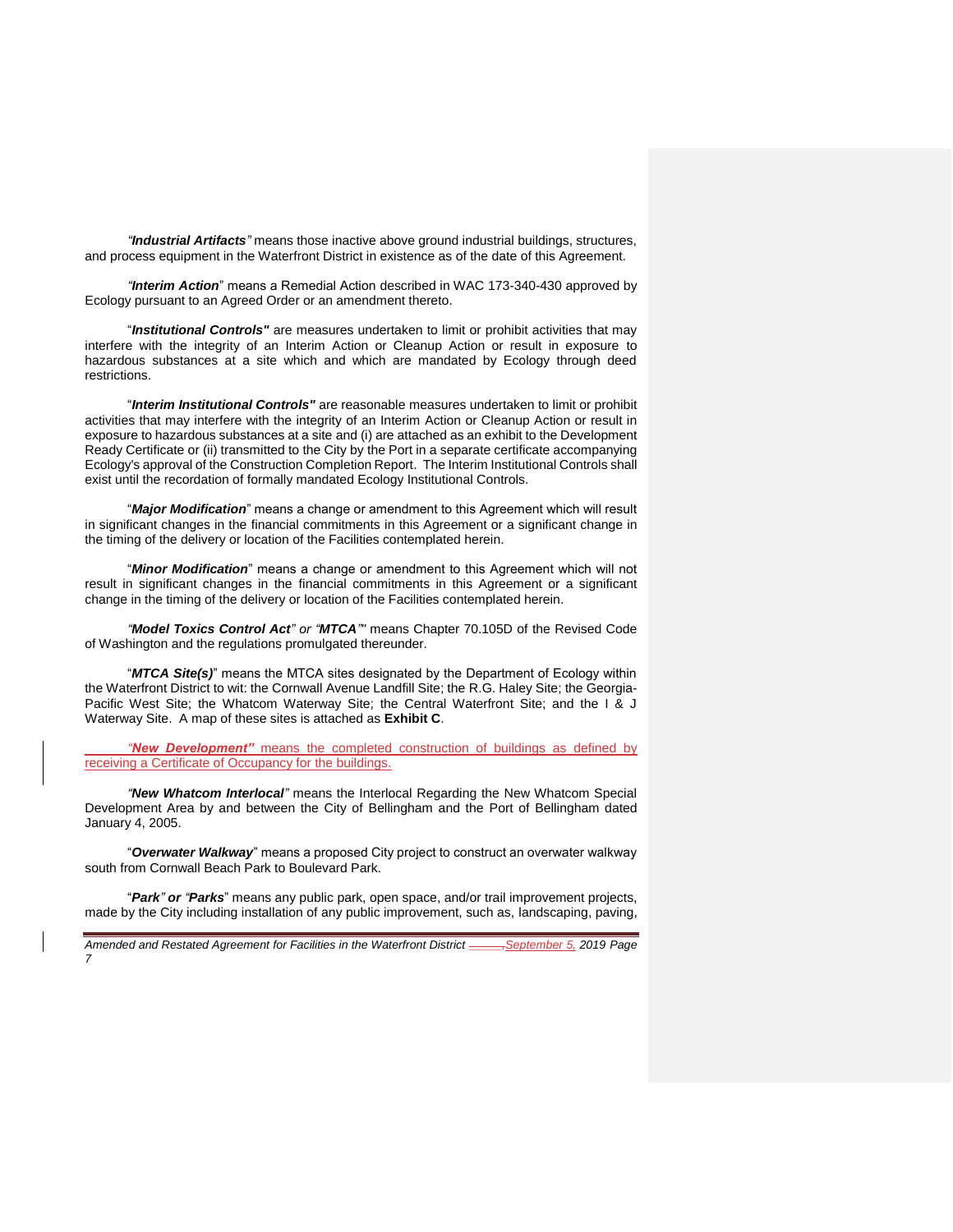playgrounds, seating, art, water features, non-street related pedestrian and bike facilities, parking facilities, community buildings, park ancillary structures, lighting, and other similar improvements as necessary to implement the Waterfront District Sub-Area Plan.

"*Port Management Agreement*" means the agreement mandated by RCW 79.105.420 by and between the Port and the Washington Department of Natural Resources ("*DNR*") to manage certain state--owned aquatic lands.

"*Port Property" or "Port Properties"* means those properties within the Waterfront District currently owned or managed by the Port including vacated rights-of-way which abut Port property. Port Property may include aquatic lands managed by the Port pursuant to its Port Management Agreement. The Port Properties are depicted in **Exhibit CD**.

*"Project Coordinators"* means the individuals appointed respectively by the Port and the City to coordinate with each other concerning the terms of this Agreement and achievement of the goals contemplated herein.

*"Remedial Actions"* means the actions described in RCW 70.105D.020(26).

*"Remedial Action Grant*" means a matching grant provided by the Department of Ecology, which is typically 50% of eligible Remedial Action costs.

"*SEPA*" means the Washington State Environmental Policy Act, Chapter 43.21C RCW and the regulations promulgated thereunder.

"*Site Cleanup*" means the completion of all Remedial Actions necessary to make a particular Site or portion thereof Development Ready, other than confirmational conformational monitoring and/or Institutional Controls, which may be performed in phases, including any related shoreline restoration, required under a Consent Decree or Agreed Order for a particular Site and the approved Cleanup Action Plan or Interim Action Plan for the Site.

"*Unencumbered*" means title free and clear except, Interim Institutional Controls, Institutional Controls, rights to cross Log Pond Shoreline Trail and/or and Breakwater Trail, as depicted in **Exhibit B**, rights reserved in federal patents or state deeds, building or use restrictions general to the district, existing easements not inconsistent with the City's intended use, and building or zoning regulations.

"*Waterfront District*" is the real property and aquatic lands from the southern end of the former Cornwall Avenue Landfill to the I & J Waterway, including the former Georgia-Pacific Corporation industrial properties, illustrated on **Exhibit A** attached hereto.

*"Waterfront Redevelopment Project"* means the cooperative effort by the Port and the City to redevelop a Brownfield Site into a mixed-use urban waterfront with commercial, industrial, residential, public, and recreational uses within the Waterfront District.

#### **SECTION B**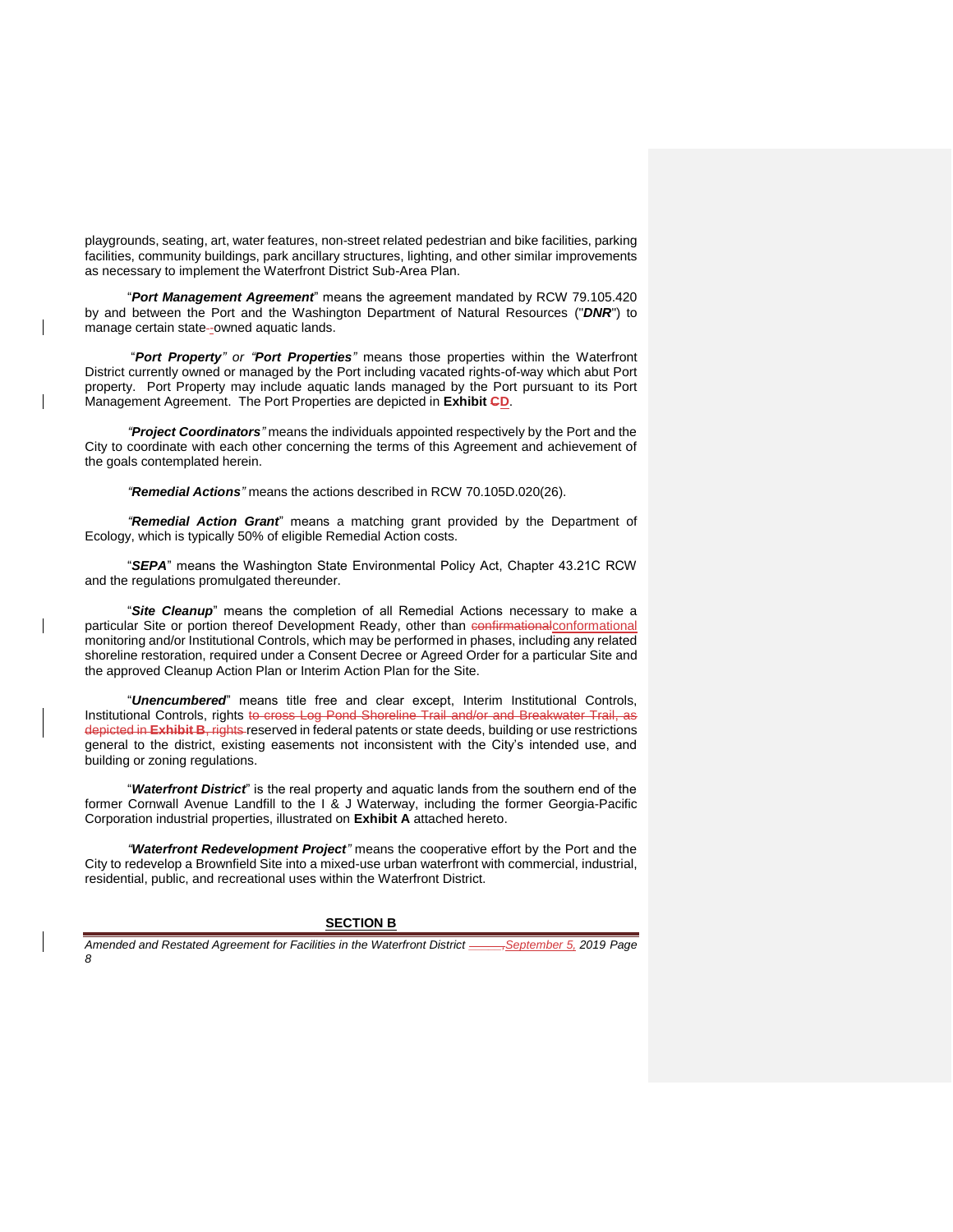## **EXHIBITS**

The following exhibits are attached to this Agreement and incorporated herein by reference. Revised exhibits are so noted by adding the word "revised" in front of the exhibit.

| <b>Revised Exhibit A</b> | <b>Waterfront District Boundary</b>                                                |
|--------------------------|------------------------------------------------------------------------------------|
| <b>Revised Exhibit B</b> | Waterfront District Phasing Maps—Revised as<br>attached hereto                     |
| <b>Revised Exhibit C</b> | - MTCA Site Locator Map<br><b>Pert Preperties</b>                                  |
| <b>Revised Exhibit D</b> | <b>Port Properties</b><br><b>MTCA Site Locator Map</b>                             |
| <b>Revised Exhibit E</b> | Phase 1 Obligations for Arterial Streets and<br>Parks - Revised as attached hereto |
| <b>Revised Exhibit F</b> | Phase 2 Obligations for Arterial Streets and<br>Parks                              |
| <b>Revised Exhibit G</b> | Phase 3 Obligations for Arterial Streets and<br>Parks - Revised as attached hereto |
| <b>Revised Exhibit H</b> | Street Vacations, Licenses and Transfers                                           |
| <b>Revised Exhibit I</b> | <b>Park Land Dedications</b>                                                       |
| <b>Revised Exhibit J</b> | <b>Historic Icons</b>                                                              |
| Exhibit K                | <del>Form of </del> Deed                                                           |

### **SECTION C OBLIGATIONS FOR PHASED IMPLEMENTATION OF FACILITIES**

1. **Obligations to Construct Facilities**. The parties acknowledge that redeveloping the Waterfront District in conformance with the Sub-Area Plan will require Facilities. The Port's and City's obligations for providing such Facilities and the phasing of such Facilities are set forth below. The obligation to construct a Facility pursuant to this Agreement is conditioned on the parties' receipt of all necessary permits and approvals. Except as set forth herein or as otherwise agreed by the Port and the City, all other infrastructure on development parcels is the responsibility of the Developer, who shall comply with the provisions of BMC 20.37.460 as it exists as of the date of this Restated Agreement.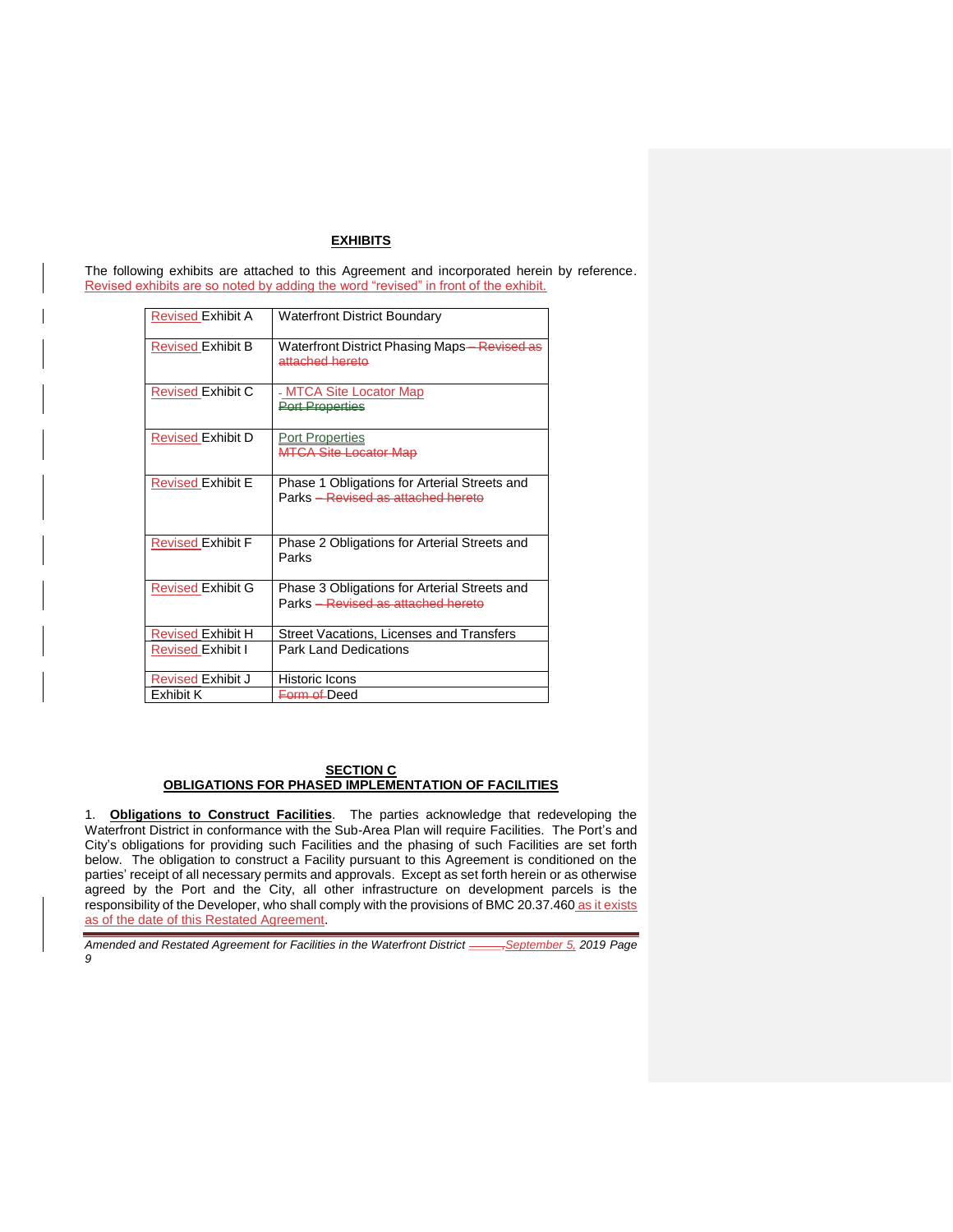1.1 **Projects Completed or Underway**. Since the 2013 Agreement several projects have been started or completed. For clarity, this Agreement will note the status of projects where applicable.

2. **Phase 1 – Activate the Downtown Waterfront Area**.Phase 1 beginsbegan as of the date of thisthe 2013 Agreement and continues until a total of 500,000 square feet of new Floor Area is constructed south of Whatcom Waterway. The term "south of Whatcom Waterway" includes only the Downtown Waterfront Area, Log Pond Area, Bellingham Shipping Terminal, and Cornwall Beach Area. During Phase 1, obligations to design and construct Facilities may arise on either side of Whatcom Waterway.

2.1 **MTCA Site Cleanup**. The following Site Cleanups shall be completed during Phase 1. See **Exhibit D**, MTCA Site Locator Map, which is attached and incorporated herein, for locations of MTCA sites. Liability and contribution related to these sites is not the subject of this Agreement. Agreements and allocations of liability regarding the sites listed below is the subject of that certain Interlocal Agreement for the Acquisition of the Chevron Property and the Colony Wharf Property and the Remediation of the Cornwall Avenue Landfill Site and the Central Waterfront Site by and between the City and Port, dated December 14, 2005 (the "Remediation Agreement") and of that certain Interlocal Agreement for the Exchange of Real Property by and between the Port of Bellingham and the City of Bellingham, dated October 24, 2012 (the "Property Exchange Agreement"). The City and Port are not currently parties to any agreements regarding liability or contribution allocation for the Georgia-Pacific West Site, the R.G. Haley Site, or the I & J Waterway Site. Except as provided in Sections 13 and 26, this Agreement does not modify liabilities or contributions contained in other agreements. Nothing herein limits the ability of the Port or the City to enter into agreements regarding liability or contribution allocation in the future.

a) **Georgia-Pacific West Site**. The Port is the Designated Lead Party for conducting Remedial Actions for the Georgia-Pacific West Site.

b) **Whatcom Waterway Site Phase I**. The Port is the Designated Lead Party for conducting Remedial Actions for the Whatcom Waterway Site Phase.

c) **Cornwall Avenue Landfill Site**.The Port is the Designated Lead Party for conducting Remedial Actions for the Cornwall Avenue Landfill Site.

2.2 **Arterial Streets**. Phase 1 Arterial Streets are depicted on **Exhibit E**.

a) **Wharf Street Roundabout**.The City will design, permit, and construct a roundabout at the intersection of State, Forest, Boulevard, and Wharf streets.

was complete.

Facility Trigger: Construction shall commence in 2013 commenced and

b) **Granary/Laurel to Cornwall**. The City will design and construct, at its sole cost and expense, Granary Avenue hereby so named by the City and Laurel Street to Cornwall Avenue, including installation of an at-grade rail crossing. If the Granary building physically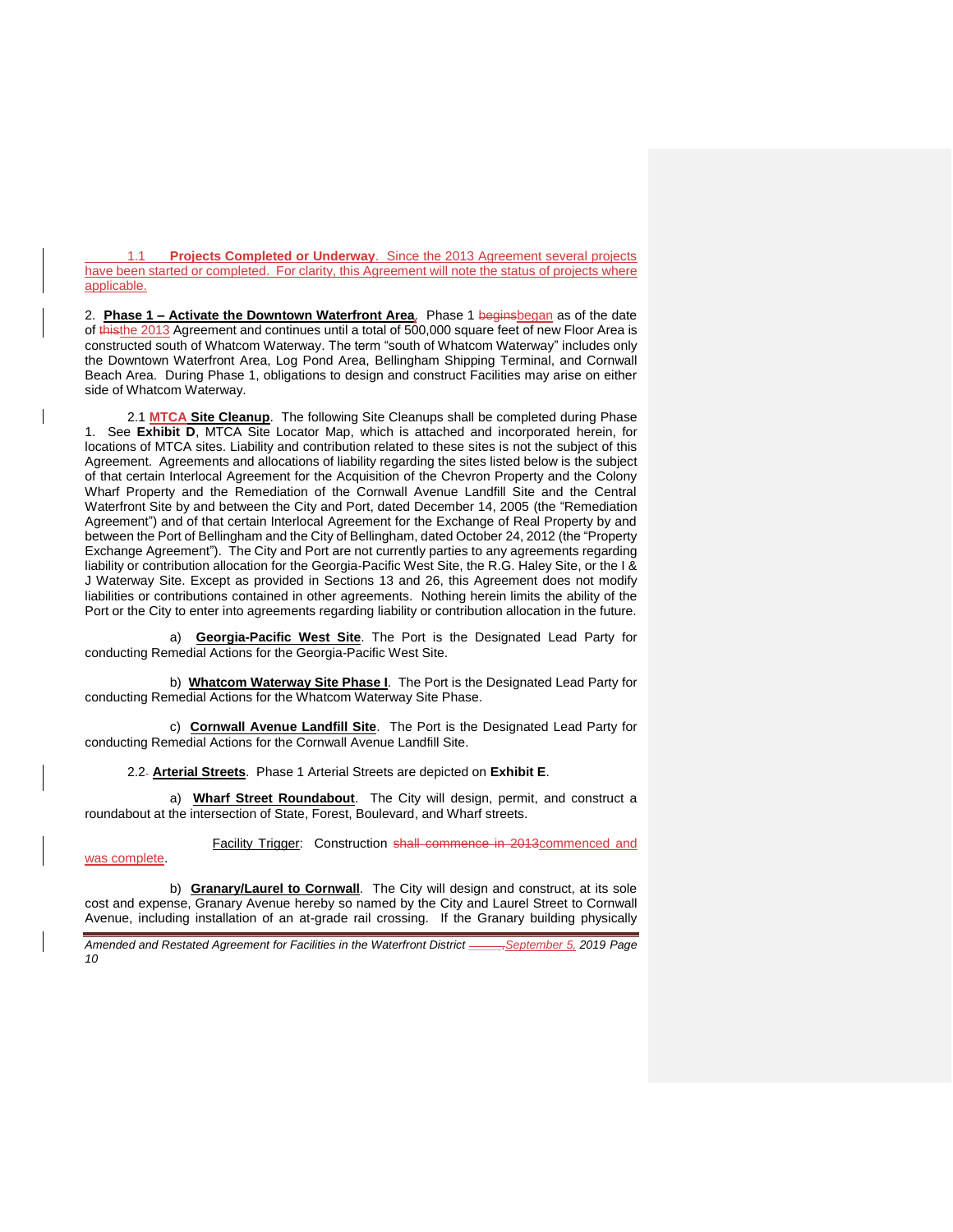remains at the time the City procures design services, this Facility will be designed to accommodate the building. Construction of this Facility includes the following on-site and off-site mitigation improvements as outlined in the Planned Action Ordinance: (1) installation of a traffic signal at the intersection of Granary Avenue and Roeder Avenue; and (2) installation of a traffic signal at Laurel Street and Cornwall Avenue.

Facility Trigger: Construction shall commence by September 30, 2017, has commenced and is anticipated to be completed in 2019 provided the following conditions are met:

(i) The Port executes a development agreement, purchase and sale agreement or equivalent contract with a developerDeveloper(s) for the first parcel of the Downtown Waterfront Area. This condition has been met since the 2013 Agreement.

(ii) The Port provides the City: (a) a Development Ready Certificate or (b) Ecology's approval of the Port's Construction Completion Report, pursuant to WAC 173-340- 400(8) for the Georgia-Pacific West Site Pulp and Tissue Remedial Action Unit Cleanup or receives Ecology's approval of the Port's post-construction Interim Action Completion Report for the area necessary for construction of Granary/Laurel to Cornwall; (c) in the event Granary/Laurel will be built as part of an Interim Action, an executed amendment to the GP West Agreed Order incorporating Granary/ Laurel in an attached Interim Action Plan pursuant to WAC 173-340- 430(7). This condition has been met.

(iii) As required by the federal funding agency, funding for this Facility must be obligated in the form of a construction contract no later than September 30, 2017. If funding is withdrawn by the federal funding agency because conditions (1) and (2) above were not met by the September 30, 2017 deadline, the City shall not be liable to construct this Arterial Street. This condition has been met.

c) **Commercial Street**. The design and construction of Commercial Street from the foot of the Commercial Street Bridge will be undertaken by the Port, a developer or others. Prior to commencing design of Commercial Street and/or Commercial Street Green, City staff, in coordination with the street developer and adjacent property owners, shall re-evaluate the crosssection to determine if the transportation system could support modifications, including, but not limited to, alternatives to the one-way return drive lane.

2.3 **Parks**. Phase 1 Parks are depicted on **Exhibit E**.

a) **Cornwall Beach Park Site Preparation**. The City will conduct site preparation, which is limited to developing a grading plan, import, and placement of topsoil and seeding.

Facility Trigger: Construction shall commence following the Port's Cornwall Avenue Landfill Site Cleanup, provided the following conditions are met:

(i) The Port provides the City with (a) a Development Ready Certificate or (b) Ecology's approval of the Port's Construction Completion Report, pursuant to WAC 173-340- 400(8) for the Cornwall Avenue Landfill Site Cleanup. If allowed by Ecology, the Port will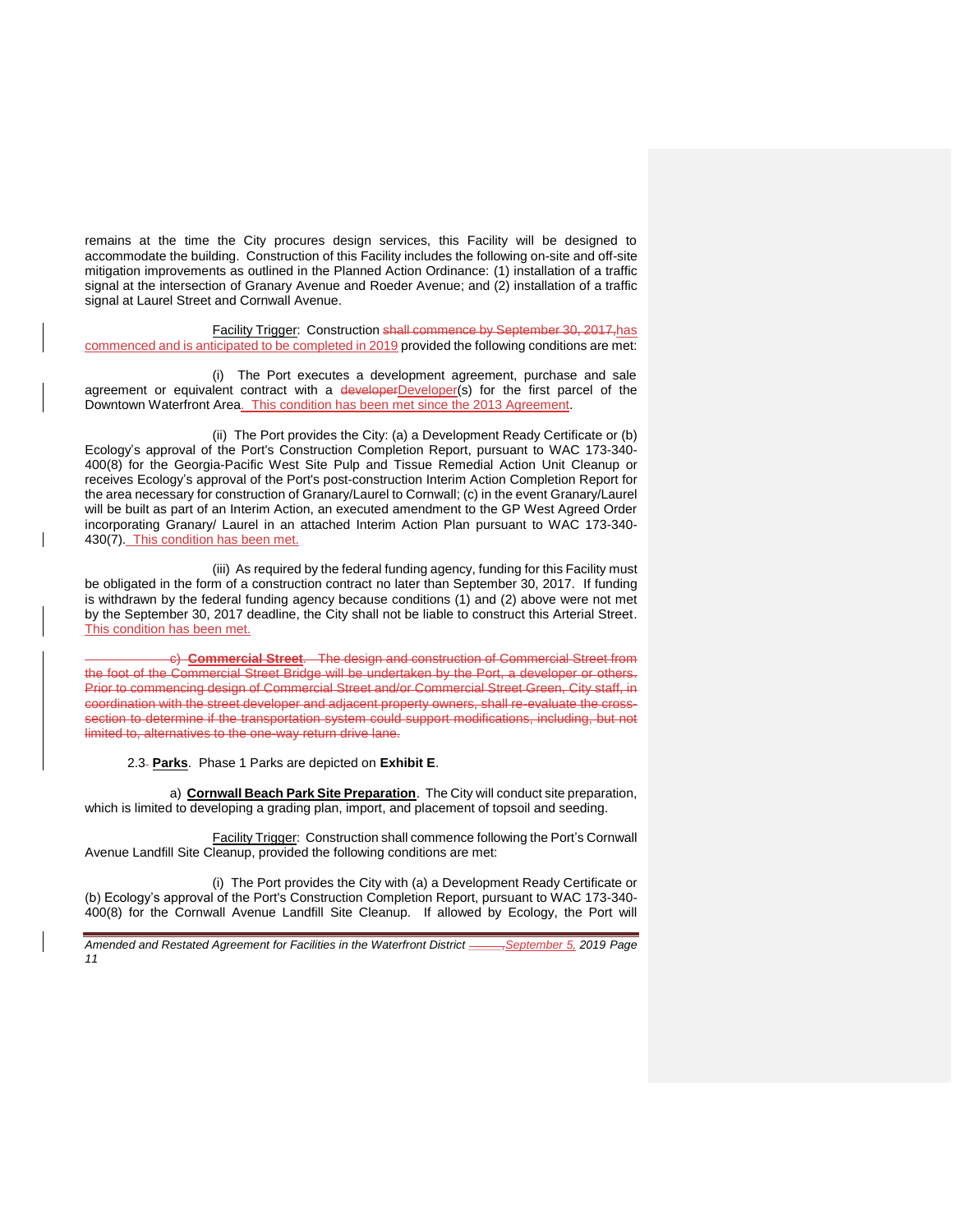incorporate the City's grading plan as part of the Site Cleanup, provided the grading plan is provided in advance of the Port's completion of final plans and specifications for bidding the Site Cleanup construction, including grading, to be conducted by the Port. The Port shall provide the City with a schedule, including deadlines for the City's submission of its grading plan.

(ii) The City has secured a lease or other approval from the State Department of Natural Resources to develop the property for public use, including park development.

b) **Whatcom WaterwayWaypoint Park – Phase 1**. The City will design and construct, at its sole cost and expense, athe first phase of this Park (formerly known as Whatcom Waterway Park in the 2013 Agreement) along Whatcom Waterway to Commercial Street, in the Downtown Waterfront Area. This project is anticipated to be completed in phaseshas been complete.

Facility Trigger: Unless the City elects to construct Whatcom WaterwayWaypoint Park earlier, construction shall commence within thirty-six (36) months of the City receiving notice from the Port that it has executed a development agreement, purchase and sale agreement or equivalent contract with a developerDeveloper(s) for the first parcel in the Downtown Waterfront Area, which is adjacent to Granary Avenue provided, the City may delay construction of Whatcom WaterwayWaypoint Park until a building permit application for a building is submitted to the City by the Developer and provided that the following conditions are met:

(i) Granary/Laurel to Cornwall Arterial Street is complete,

(ii) The Port provides the City with (a) a Development Ready Certificate or (b) Ecology's approval of the Port's Construction Completion Report, pursuant to WAC 173-340- 400(8) for the Georgia-Pacific West Pulp and Tissue Remedial Action Unit Site Cleanup or Ecology's approval of the Port's post-construction Interim Action Completion Report for the area necessary for construction of Whatcom WaterwayWaypoint Park; (c) in the event Whatcom Waterway Waypoint Park will be built as part of an Interim Action, an executed amendment to the GP West Agreed Order incorporating Whatcom Waterway Waypoint Park in an attached Interim Action Plan pursuant to WAC 173-340-430(7).

(iii) The Port provides the City with (a) a Development Ready Certificate, or (b) Ecology's approval of its Construction Completion Report pursuant to WAC 173-340-400 (8) for the Whatcom Waterway Site Phase 1 Site Cleanup.

c) **Commercial Street Green Park Site Preparation**. The City will conduct site preparation for Commercial Street Green Park. Site preparation is defined as import and placement of topsoil and seeding.

(iv) It is noted that the Port executed a purchase and sale agreement with a Developer for the first parcel in the Downtown Waterfront Area, which is adjacent to Granary Avenue on May 8, 2018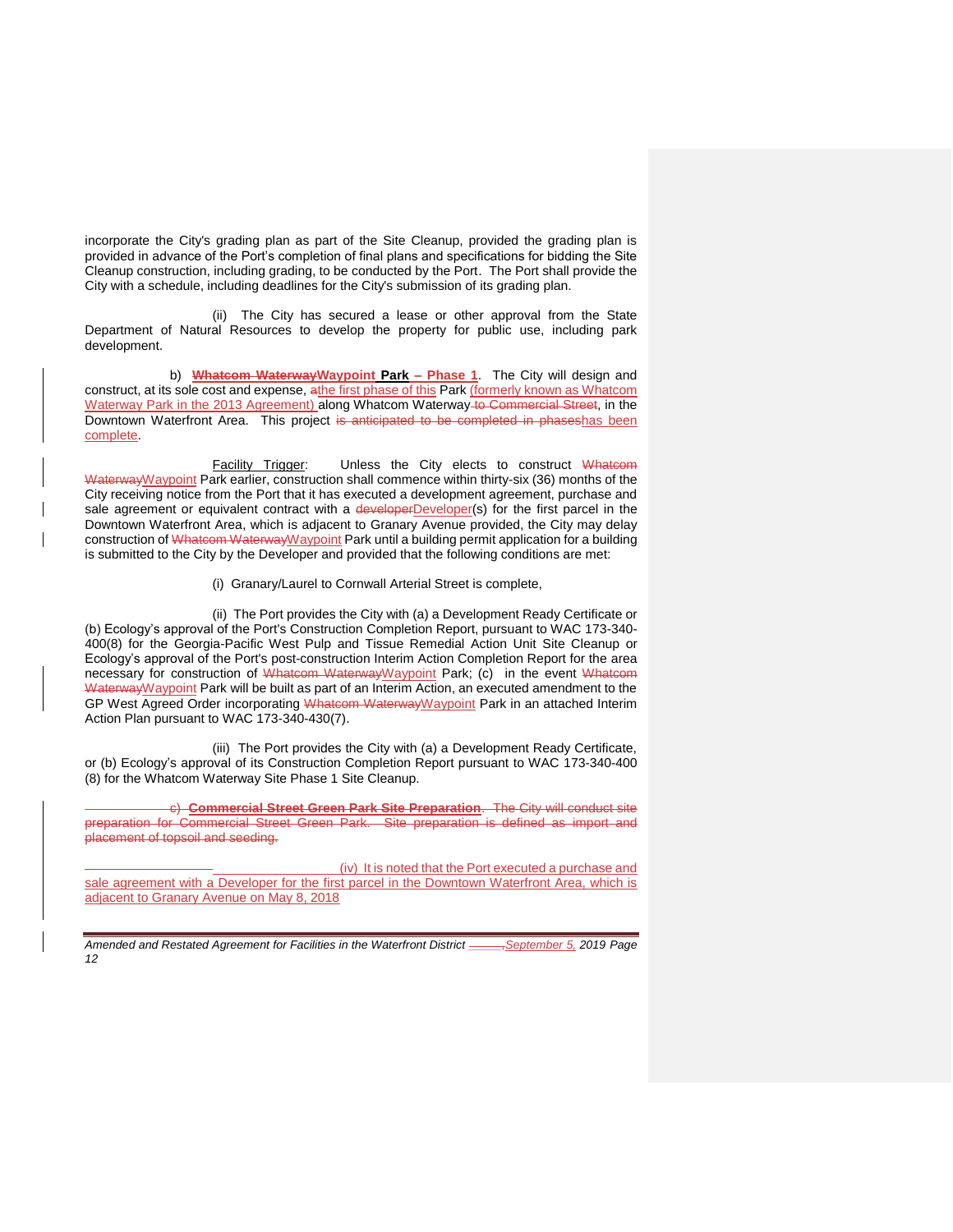c) **Waypoint Park Extension**. The City will design and construct, at its sole cost and expense, an extension of Waypoint Park from the first phase of Waypoint Park to Laurel Street, in the Downtown Waterfront Area.

Facility Trigger: Unless the City elects to construct Waypoint Park Extension earlier, Construction shall commence within twelve (12six (6) months of the Port, developerDeveloper receiving a temporary or other party completing Commercial Street as described in Section 2.2c), above, or sooner. Provided, the City may delay construction of Commercial Street Green Park Site Preparation until a building permit applicationpermanent Certificate of Occupancy for a building located in the development area as identified in **Exhibit E** as "Downtown Waterfront Properties Abutting Commercial Street #1", is submitted by the Developer, and the buildings on property which is waterside of Granary Avenue provided the following conditions are met:

(i) Granary/Laurel to Cornwall Arterial Street is

#### complete,

(ii) The Port provides the City with (a) a Development Ready Certificate or (b) Ecology's approval of itsthe Port's Construction Completion Report, pursuant to WAC 173-340-400(8) for the Georgia-Pacific West Site-Pulp and Tissue Remedial Action Unit Site Cleanup or Ecology's approval of the Port's post-construction Interim Action Completion Report for the area necessary for construction of the Commercial Street GreenWaypoint Park. In; (c) in the event Commercial Street GreenWaypoint Park will be built as part of an Interim Action, an executed amendment to the GP West Agreed Order incorporating Commercial Street GreenWaypoint Park in an attached Interim Action Plan pursuant to WAC 173-340-420430(7).

(iii) The Port provides the City with (a) a Development Ready Certificate, or (b) Ecology's approval of its Construction Completion Report pursuant to WAC 173-340-400 (8) for the Whatcom Waterway Site Phase 1 Site Cleanup.

3. **Phase 2 – Activate Cornwall Beach Area.** Phase 2 begins when new Floor Area constructed south of Whatcom Waterway has reached 500,000 square feet and continues until new Floor Area constructed has reached 1,000,000 square feet. During Phase 2, obligations to design and construct Facilities may arise on either side of Whatcom Waterway.

3.1 **MTCA Site Cleanup**.The following sites shall be remediated during Phase 2. See attached **Exhibit D**. Liability and contribution related to these sites is not the subject of this Agreement. Agreements and allocations of liability regarding the Central Waterfront Site, is the subject of the Remediation Agreement and the Property Exchange Agreement. The City and Port are not currently parties to any agreements regarding liability or contribution allocation for the R.G. Haley Site or the I & J Waterway Site. Except as provided in Sections 13 and 26, this Agreement does not modify liabilities or contributions contained in other agreements. Nothing herein limits the ability of the City or Port to enter into any such agreements in the future.

a) **R.G. Haley Site**. The City is the Designated Lead Party for conducting Remedial Actions at the R.G. Haley Site.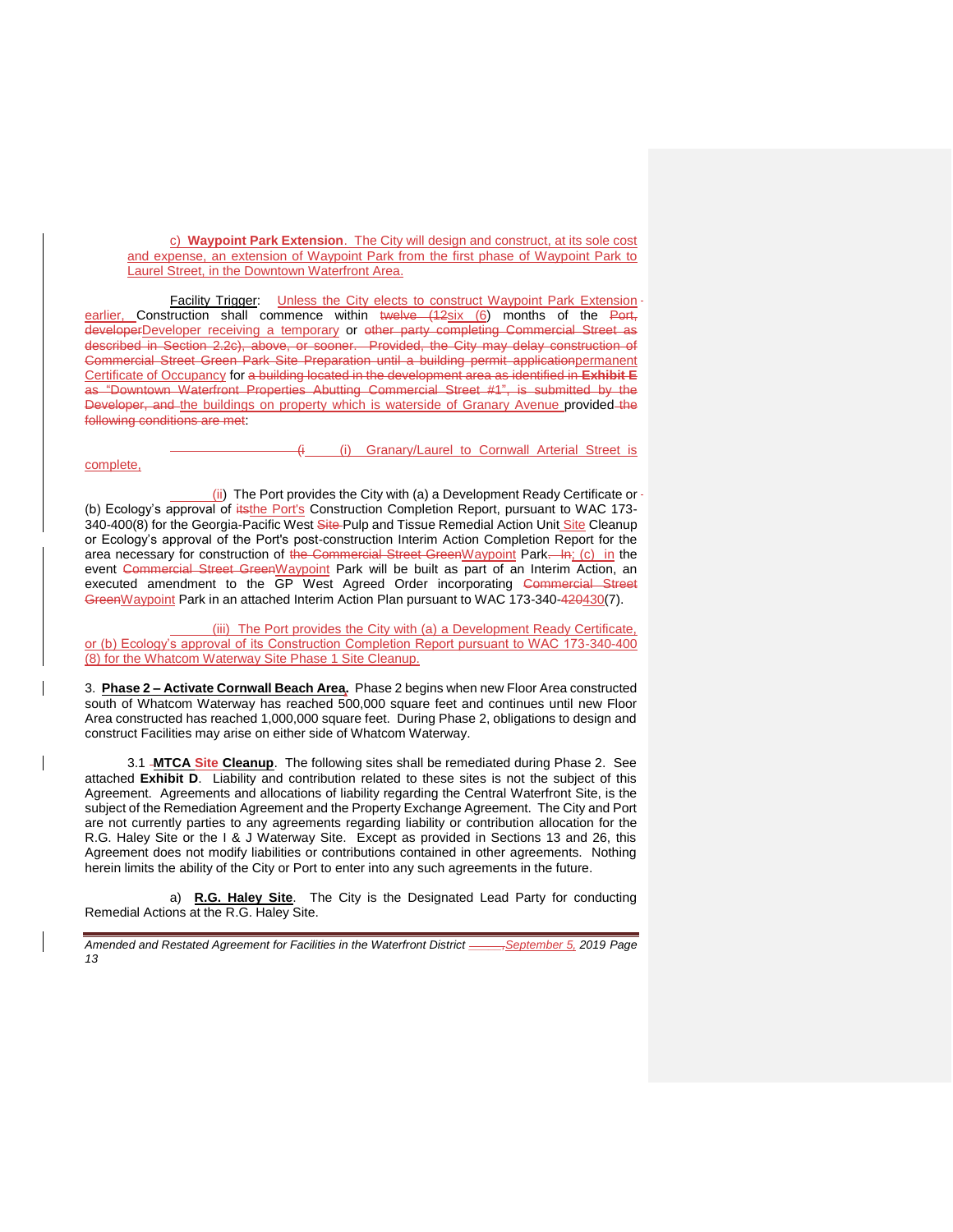b) **Central Waterfront Site**.The Port is the Designated Lead Party for conducting Remedial Actions at the Central Waterfront Site.

c) **I & J Waterway Site**. The Port is the Designated Lead Party for conducting Remedial Actions at the I & J Waterway Site.

3.2 **Arterial Street**. None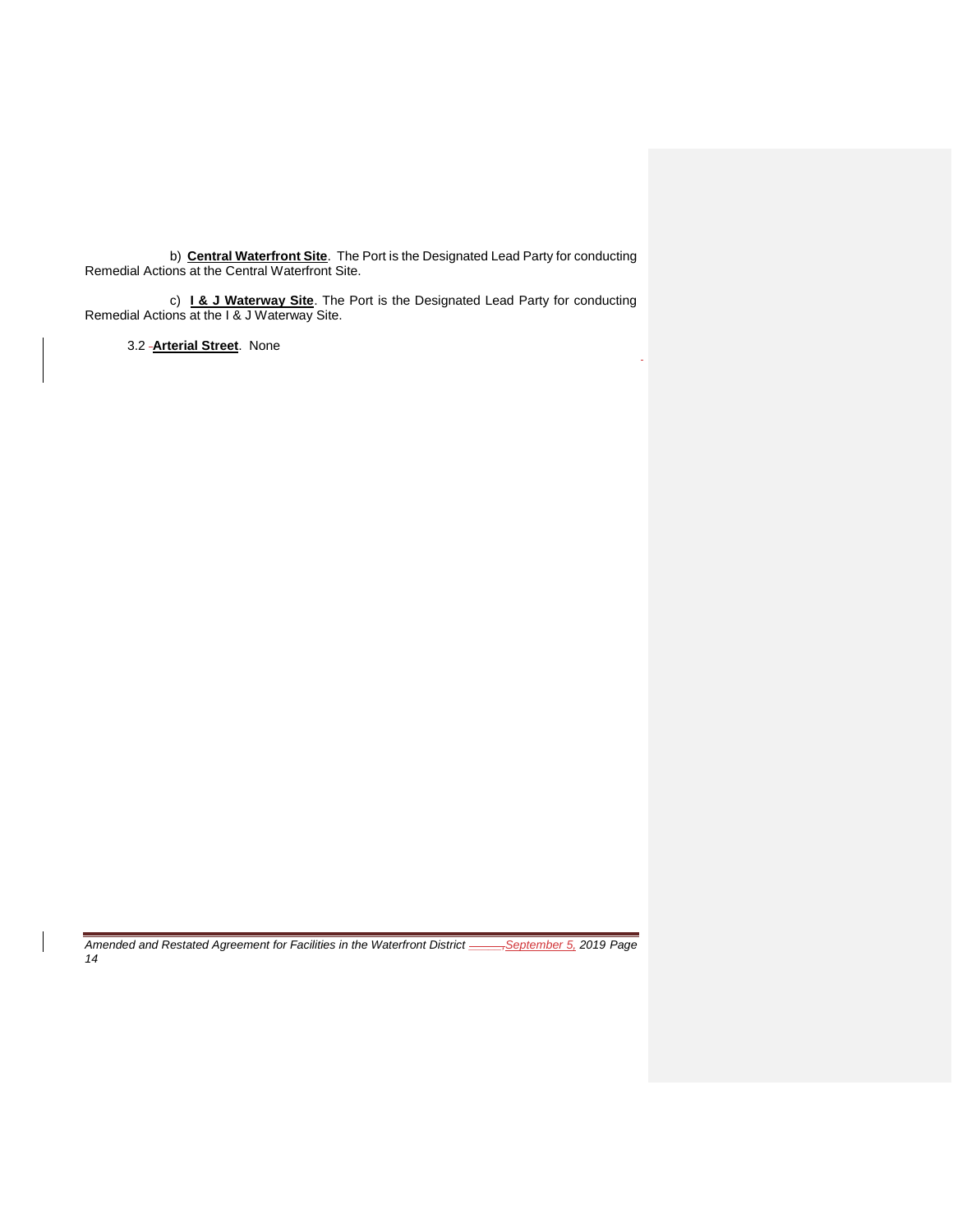#### 3.3 **Parks.** Phase 2 Parks are depicted on **Exhibit F**.

a) **Cornwall Beach Park**.The City will design and construct, at its sole cost and expense, Cornwall Beach Park. Due to the scale of this Facility, it is likely the City will construct the improvements over two or more phases as funding allows.

Facility Trigger: The Park will be available for public use by the end of this Phase, provided the following conditions are met:

(i) The Port provides the City with (a) a Development Ready Certificate or (b) Ecology's approval of the Port's Construction Completion Report pursuant to WAC 173-340- 400 (8) for the Cornwall Avenue Landfill Site Cleanup.

4. **Phase 3 – Commercial Green Connection to Downtown.** Phase 3 begins when new Floor Area constructedNew Development south of Whatcom Waterway has reachedreaches 1,000,000 square feet and for purposes of this Agreement, Phase 3 continues until obligations to construct Facilities as outlined below are complete. During Phase 3 obligations to design and construct Facilities may arise on either side of Whatcom Waterway.

## 4.1 **MTCA Site Cleanup**. None.

#### 4.2 **Arterial Streets**. Phase 3 Arterial Streets are depicted in **Exhibit G**.

a) **Commercial Street Bridge**. The City will design and construct Commercial Street bridge, at its sole cost and expense, connecting downtown Bellingham to the Downtown Waterfront Area.

a) **Bay Street Connector.** The 2013 Agreement included an obligation of the City to design and construct the Commercial Street Bridge as a Facility required to allow additional new development within the Waterfront District as contemplated in the 2013 Sub-area Plan and Planned Action Ordinance. The Commercial Street Bridge was estimated to cost \$33,200,000 in 2013. The City's financial obligation for the Bay Street Connector shall be no more than \$33,200,000 adjusted for inflation using Seattle-Tacoma-Bellevue CPI-U measured from the date of the 2013 Agreement to the date that New Development has reached 1,000,000 square feet. (the "CSB Financial Commitment"). The CSB Financial Commitment is subject to Section 16 of the Agreement.

The 2019 Sub-area Plan Amendment (as depicted in Exhibit G) envisions the Bay Street Connector (as it appears in the 2019 Sub-area Plan Amendment) will be part of an integrated structure that (i) will provide vehicle, bicycle and pedestrian access (ii) will function as foundations and parking structures for the development of the adjacent properties and (iii) will provide the additional transportation infrastructure and therefore replace the need for the Commercial Street Bridge. The Bay Street Connector will require a cooperative public-private partnership to achieve the integrated development.

b) **Actions by Port and City to Develop the Bay Street Connector**. The Port and the City will take the following actions to plan the Bay Street Connector.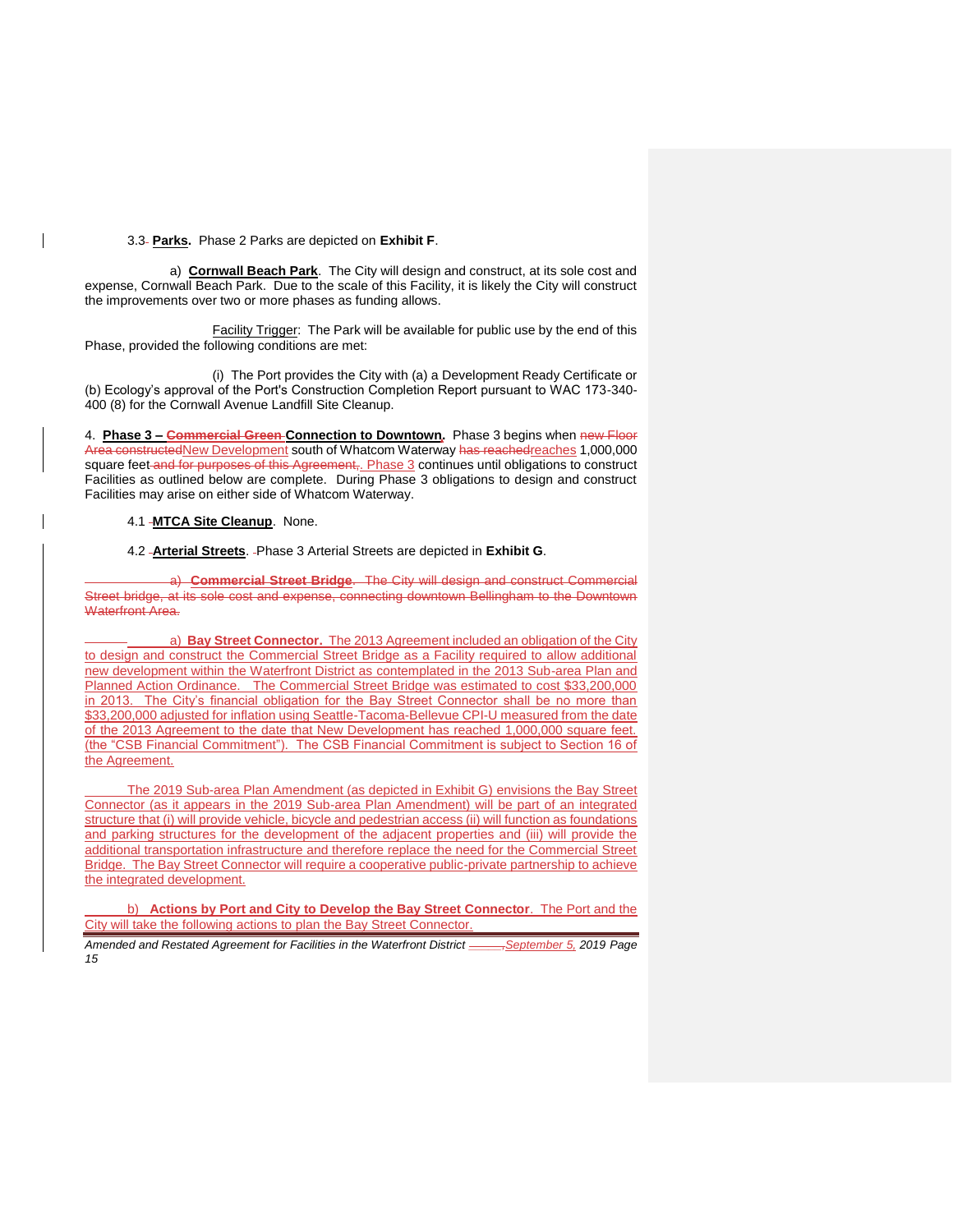(i) Port Action: Contemporaneous with the execution by the Port of this Restated Agreement, the Port will amend its Master Development Agreement, dated May 15, 2019 (the "Master Development Agreement") to provide for the following conditions regarding the Bay Street Connector. Subsequent and/or additional Developers of the parcels adjacent to the Bay Street Connector which are part of the Bay Street Connector development shall also be subject to these same conditions.

(a) That a condition of the Port's lease or sale of the parcels adjacent to the Bay Street Connector (Exhibit G), pursuant to the Master Development Agreement, is that the purchaser or lessee has reached agreement with the City, upon reasonable terms and in a form reasonably acceptable to the City, to design, construct and operate the Bay Street Connector.

(b) That in the event that the City and the purchaser or lessee are unable to reach reasonable agreement prior to the time the City is required to begin planning the Bay Street Connector, the adjacent parcels will be removed from the Master Development Agreement so that the adjacent parcels can be offered for lease or sale to others. However, after removal nothing will preclude the Master Development Agreement Developer or subsequent purchaser from continuing to work towards an agreement with the City.

(c) That the adjacent parcels will be offered for sale or lease 1) subject to the requirement to reach agreement with the City as provided above and 2) offered for sale or lease at no less than the same value as contained in the Master Development Agreement.

(ii) Port and City Action. In accordance with the Planned Action Ordinance, the Port will continue to conduct Biennial Transportation Monitoring and Reporting. As anticipated in the Planned Action Ordinance, the Port and City will utilize the Biennial Transportation and Monitoring and Reporting to assess development thresholds and any impacts on the Transportation Infrastructure Phasing Plan. As part of this biennial process, the Port and City will evaluate the transportation infrastructure needs. This will allow the Port and the City to properly size the Bay Street Connector.

(iii) Port and City Action. When New Development south of the Whatcom Waterway has reached at least 1,000,000 square feet the Port and the City will meet with the Developer to reach agreement upon reasonable terms and in a form reasonably acceptable to the City, to design, construct and operate the Bay Street Connector.

(iv) Port May Elect to Develop Parcels. Nothing herein shall preclude the Port from electing to develop one or both of the parcels itself subject to reaching appropriate agreement with the City for the development of the Bay Street Connector

Port and City Action if No Developer Agreement Reached. Unless the Port elects to develop the parcel(s) itself and in the event that the Port is unable to find a Developer that is willing to lease or purchase the parcels subject to the requirements listed above, then the Port and the City will meet and reasonably agree through a Major Modification to this Agreement on an alternative Facility that provides the transportation infrastructure capacity needed to support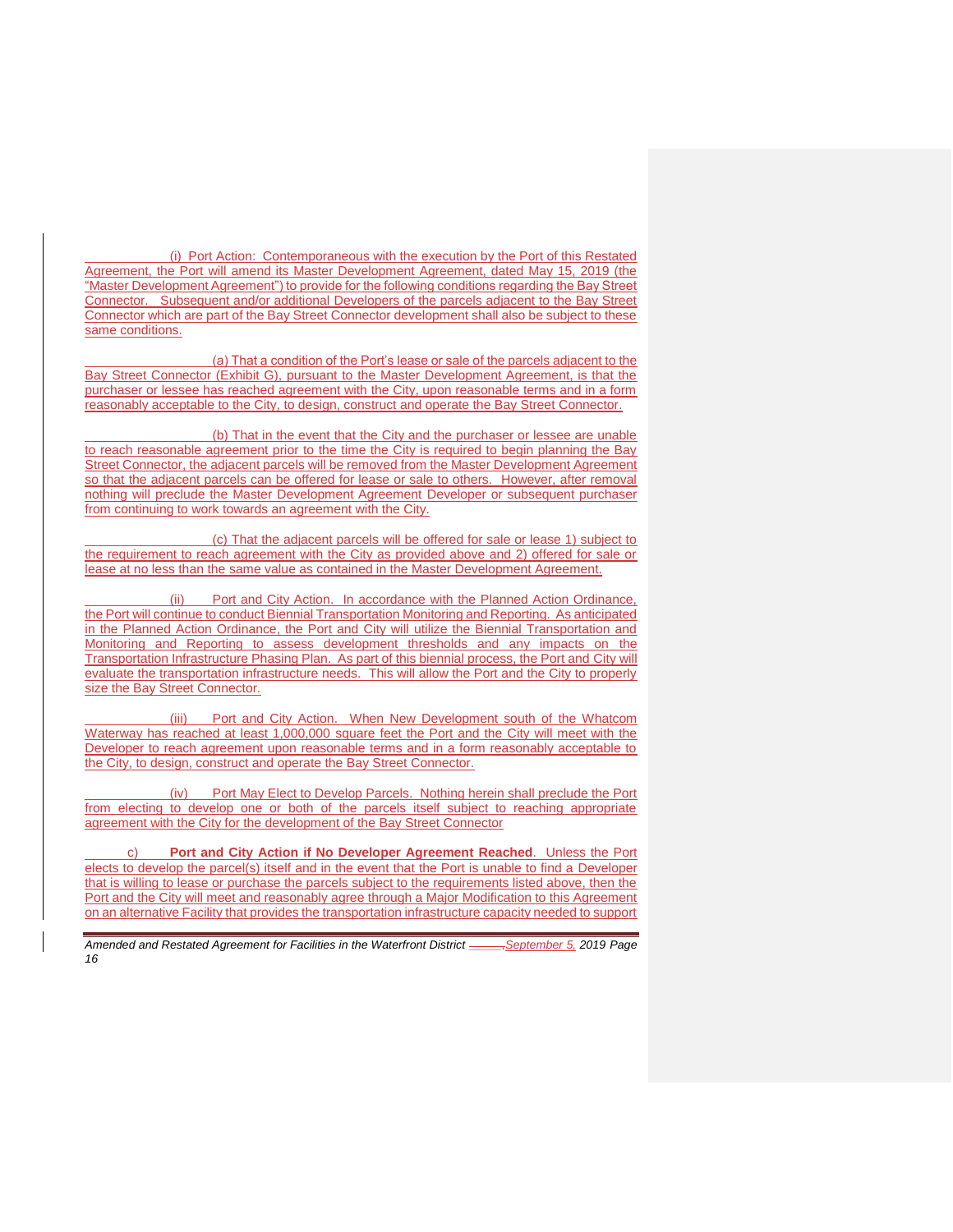additional new development during Phase 3, as described in Exhibit C-2 of the Planned Action Ordinance. The Port will not unreasonably withhold, condition or delay consent to any change that will create more infrastructure capacity for the Waterfront District as contemplated in the Planned Action Ordinance as it now exists or is hereinafter amended. It is recognized that any agreement of the City to an alternate Facility may be subject to required legislative processes, such as but not limited to, amendments to the Sub-area Plan and Planned Action Ordinance. If the alternative transportation plans do not involve the adjacent parcels the limitations in subpart (b)(1), subparts a-c above will be removed or appropriately modified. The City's commitment to design and construct the Bay Street Connector will be directed toward the agreed to alternative Facility so long as (i) the Major Modification is within the term of this Agreement; (ii) shall not exceed the CSB Financial Commitment and (iii) is subject to the limitations in Section 16 hereof.

d) **City Retains Right to Establish User Fee for Parking**. The City retains its rights to establish user fees/rates for parking to help pay for the cost to construct, manage, operate and maintain the Bay Street Connector or an alternative transportation infrastructure project which includes parking. Such user fees/rates for parking, if any, will be identified in the agreement between the City, the Port and the Developer.

Facility Trigger: Construction commences when total square footageNew Development south of the Whatcom Waterway has reached approximately at least 1,400,000 square feet, provided the following conditions are .

a) Nothing herein shall preclude the City from reaching an agreement with the Developer(s) of the adjacent property to (i) accelerate this schedule or (ii) make different financial arrangements then provided herein.

b) Nothing herein shall preclude subsequent agreement(s) by the Port and the City to facilitate the construction of the Bay Street Connector or the Alternate Facility such as the Port taking the lead in developing of the facility.

c) Nothing in this Amended Agreement shall preclude a change to the applicable City regulations and documents which would eliminate or reduce the need for or scope of a connection.

d) The City shall not be obligated to pay for underlying real estate needed for the construction of the Bay Street Connector or the substitute facility. This property shall be dedicated pursuant to Section 7 hereof.

e) The following conditions precedent shall have been met (or waived in the sole discretion of the City) in order to trigger the obligations of the City for the Bay Street Connector or alternative facility:

(i) To the extent required to construct the Bay Street Connector or the substitute facility. Burlington Northern Santa Fe provides the City approval to construct the Facility.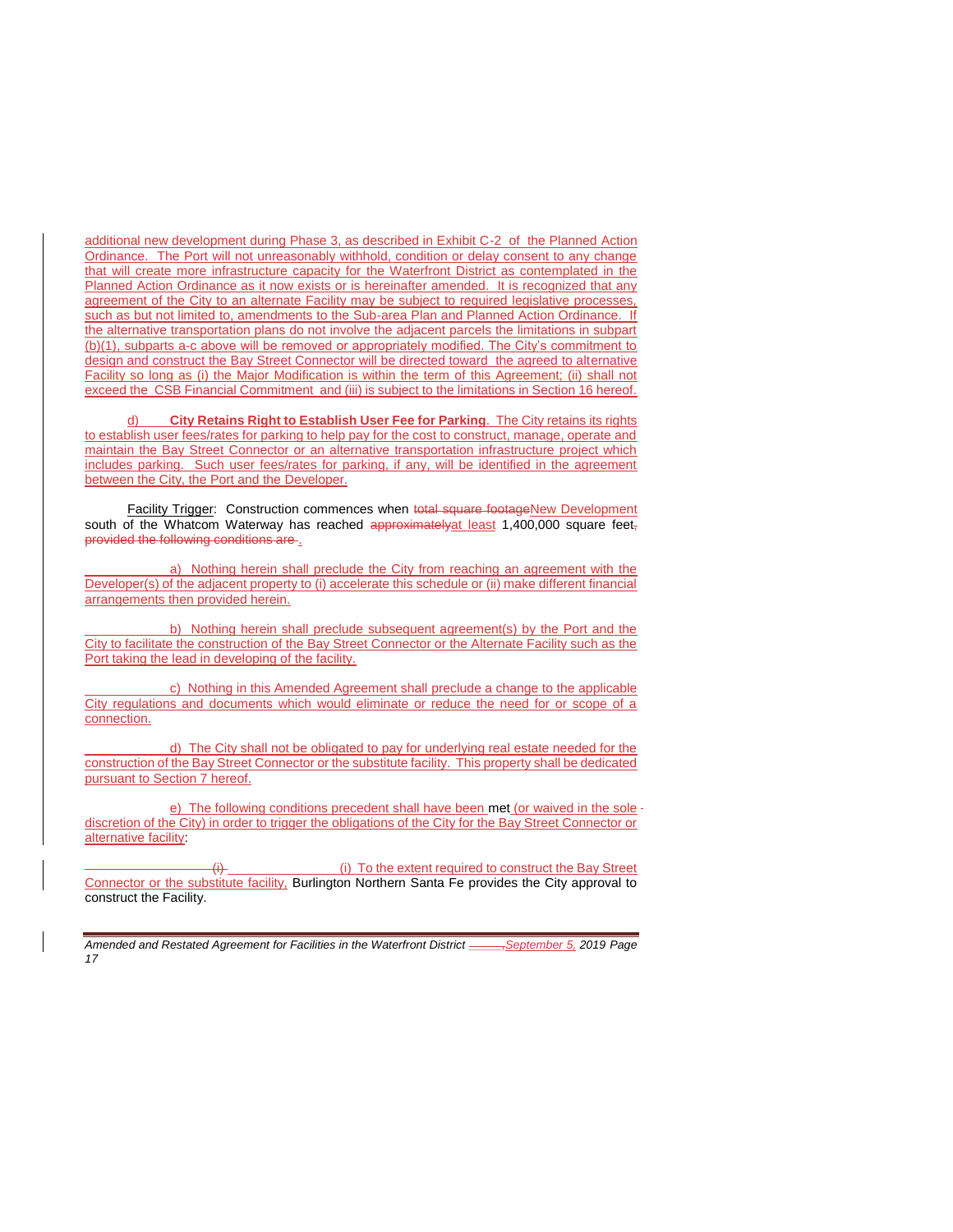(ii) An adequate land supply remains to support the 2,000,000 square feet of development anticipated at full build-out for the Downtown Waterfront Area. To determine if an adequate land supply remains to support the 2,000,000 square feet of development envisioned as of the date of this Agreement, the City and the Port will multiply undeveloped vacant land area (including land currently utilized for an interim use, as defined in the Development Agreement) in the Downtown Waterfront Area by the larger of (1) the floor-area ratio allowed per City Development Regulations in existence as of the date of this Agreement; or (2) the floor-area ratio allowed in existence as of the date of the calculation and then add that number to existing square footage in the Downtown Waterfront Area. The floor-area calculation shall utilize the base floorarea ratio ("FAR") and an additional 1.0 FAR as a FAR bonus option.

(iii) At least 10% of the total residential units built in the Waterfront District are Affordable Housing Units, as calculated prior to commencing construction of CommercialBay Street **BridgeConnector**. This requirement does not apply to each individual building or development project but applies to the whole Waterfront District. To determine whether or not this condition has been met, the City will divide the total number of Affordable Housing Units built by the total number of housing units built within the Waterfront District. If the percentage falls short of 10%, the condition will be deemed met if the Port has transferred (sold or leased) sufficient Port Property to a qualified affordable housing developer(s) reasonably acceptable to the City, to allow construction of the units to reach the 10% requirement. The term "sufficient Port Property" means property which can be used to construct the required housing units given the floor area ratios established in the zoning.

## b) **Extend Commercial Street**. 4.3 **Parks – Phase 3 parks depicted on Exhibit G**

a) **Waypoint Park Connection**. The City will design, permit, and construct the extension of Commercial Street. "Waypoint Park Connection", from Granary Avenue to Laurel Street, within the Downtown Waterfront Area. This project is anticipated to be completed in phases.

Facility Trigger: Construction shall commence within twenty-four (24) months of the City receiving notice from the Port that it has executed a development agreement, purchase and sale agreement or equivalent contract with a developer(s) for the Downtown Waterfront Area parcels, which are abutting Commercial Street, see **Exhibit G** for a depiction of "Downtown Waterfront Properties Abutting Commercial Street #2", provided: (1) the City may delay construction of Commercial Street Green until a building permit application for a building abutting Commercial Street is submitted to the City by the Developer; and (2) the following conditions are met: The Port provides the City with (a) a Development Ready Certificate or (b) Ecology's approval of the Port's Construction Completion Report, pursuant to WAC 173-340- 400(8) for the Georgia-Pacific West Site Pulp and Tissue Remedial Action Unit Cleanup or Ecology's approval of the Port's post-construction Interim Action Completion Report for the footprint of Commercial Street and Commercial Street Green Park; (c) in the event Commercial Street will be built as part of an Interim Action, an executed amendment to the GP West Agreed Order incorporating Commercial Street and Commercial Street Green Park in an attached Interim Action Plan pursuant to WAC 173-340-430(7).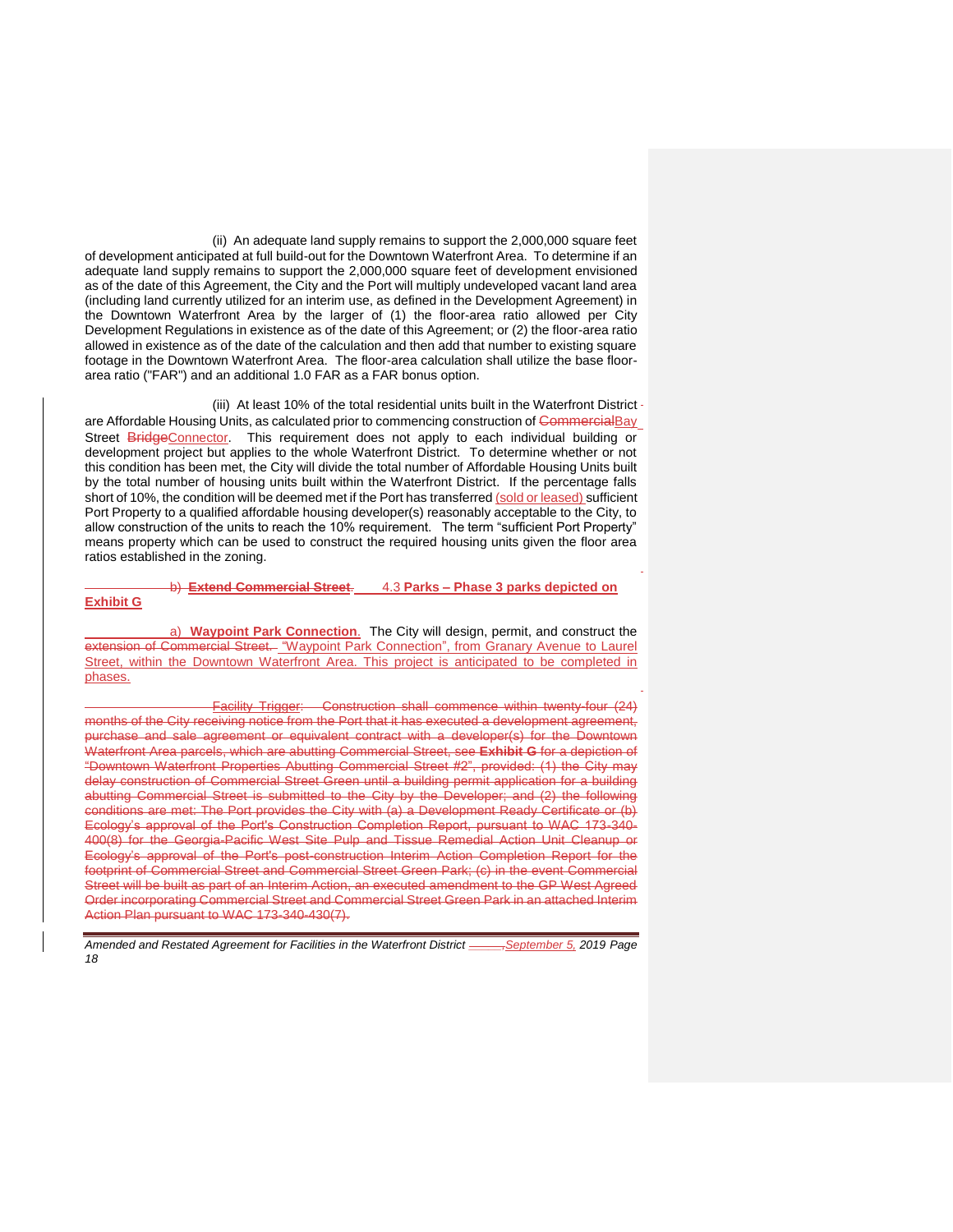### 4.3 **Parks**

a) **Commercial Street Green Park**. The City will design, permit, and construct the extension of Commercial Street Green Park.

Facility Trigger: Construction shall commence within twelve (12) months following the City's completion of Arterial Street Section 4.2.a and 4.2.b. above, provided the following condition is met:

Facility Trigger: Unless the City elects to construct Waypoint Park Connection earlier, construction shall commence during Phase 3, provided that the following conditions are met:

(i) The Port provides the City with (a) a Development Ready Certificate or (b) Ecology's approval of the Port's Construction Completion Report pursuant to WAC 173-340-400 (8) for the Georgia-Pacific West Site Pulp and Tissue Remedial Action Unit Cleanup.

(ii) To the extent required for reasonable access, Local Streets adjacent to the Facility have been constructed and are operational.

(iii) The issue of the Alcohol Plant redevelopment or removal (partial or full) as it relates to the park property is resolved in the form of an agreement between the Port and the City appended to this Agreement as a minor amendment.

b) **Complete Cornwall Beach Park**. The City will complete Cornwall Beach Park by the end of Phase 3.

c) **Whatcom WaterwayWaypoint Park ExtensionCompletion**. The City will design, permit and construct the extension completion of Whatcom Waterway Waypoint Park, from Laurel Street to the Log Pond Area, provided the following conditions are met:

(i) The Port provides the City with (a) a Development Ready Certificate or (b) Ecology's approval of the Port's Construction Completion Report, pursuant to WAC 173-340- 400(8) for the Georgia-Pacific West Site Pulp and Tissue Remedial Action Unit Cleanup or Ecology's approval of the Port's post-construction Interim Action Completion Report for the area necessary for construction of Whatcom Waterway Waypoint Park; (c) in the event Whatcom WaterwayWaypoint Park will be built as part of an Interim Action, an executed amendment to the GP West Agreed Order incorporating Whateom Waterway Waypoint Park in an attached Interim Action Plan pursuant to WAC 173-340-430(7).

(ii)- The Port provides the City with (a) a Development Ready Certificate, or (b) Ecology's approval of its Construction Completion Report pursuant to WAC 173-340-400 (8) for the Whatcom Waterway Site Phase 1 Site Cleanup.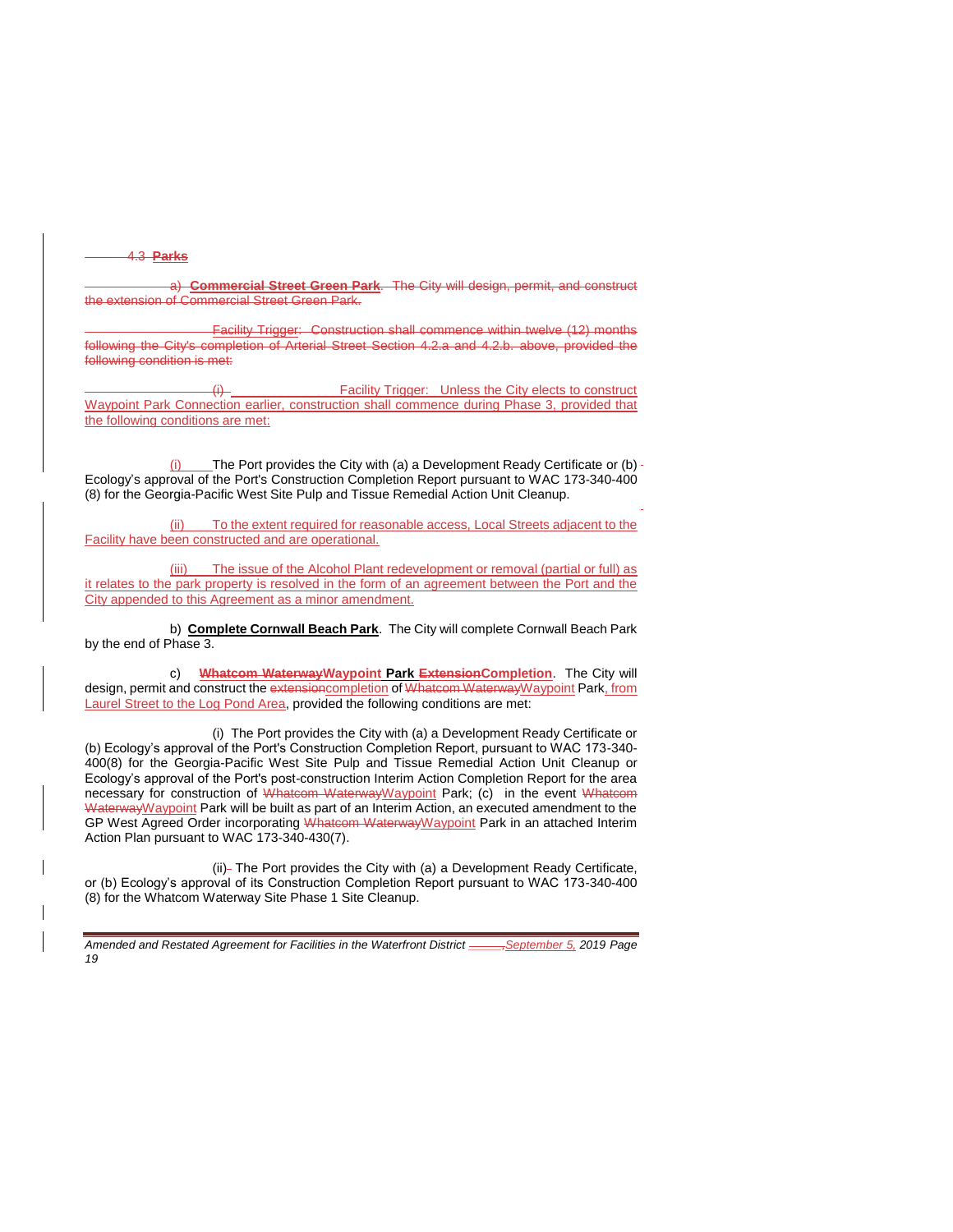(iii) The Port has informed the City that (i) it intends to keep and reasonably renovate all or portions of the Georgia-Pacific wharf or (ii) it intends to remove all or portions of the Georgia-Pacific wharf. It is noted that any actions concerning the Georgia-Pacific wharf will be subject to appropriate state and federal permitting.

5. **DevelopersDeveloper's Option to Construct**. If the City or the Port has not yet delivered a Facility required in this section, a Developer may construct the facility and receive a Transportation Impact Fee credit pursuant to the Development Agreement. The Port may, in consultation with the City, establish and administer a system to assess other developments a "latecomer's charge" to fairly compensate the developerDeveloper or the Port for construction of the required Facility.

## **SECTION D PROPERTY TRANSFERS**.

6. **City Vacation of Existing Rights-of-Way, License to Use City Rights-of-Way and Transfer of City Fee Owned Streets.** TheThe 2013 Agreement noted that the City has existing rights-ofway and fee owned streets within the Waterfront District<del>, portions</del> and this section set forth the understanding with regard to those vacations. All of which arethose vacations have been completed. However, sections 6.1 to 6.4 remains to provide clarity.

**Rights-of-Way**, Portions of the rights-of-way no longer consistent with or required by the City Sub-Area Plan. See Exhibit H, "Street Vacations, Licenses and Transfers". The City Sub-Area Plan has identified property owned by the Port that is needed for Arterial Streets as depicted in Exhibits E, F and G. The Port and the City have each independently analyzed the property transfers occurring pursuant to Sections 6 and 7 of this Agreement and agree that the City's transfer of property to the Port (Section 6) and the Port's transfer of property to the City (Section 7) herein are equitable and have determined that each entity is receiving true and full value as that term is defined in RCW 43.09.210, relevant case law and attorney general opinions. In the event the Port does not dedicate the square footage required in Phase 1 depicted on Exhibit E, the Port shall remit to the City an amount equal to the undedicated square footage multiplied by Twenty-Five Dollars (\$25.00) per square foot.

6.4-2 Vacation of Certain Rights-of-Way. Pursuant to BMC 13.48 and consistent with the City Sub-Area Plan, the Port has petitioned for vacation of certain City rights-of-way within the Waterfront District. The process set forth in BMC 13.48 and RCW 35.79 has been completed. The City has approved the vacation ordinances concurrent with the approval of this Agreement except for certain rights-of-way within state owned harbor areas. These rights-of-way cannot be vacated by City ordinance until DNR approves petitions for these rights-of-way pursuant to the procedures and criteria set forth in RCW 79.125. The City and Port will reasonably pursue the required approval. The consideration for this transfer is included in the true and full value determination set forth above.

6.2 3 **License to Use City Rights-of-Way**. Certain City rights-of-way for platted streets run through: (i) the Port's Bellingham Shipping Terminal on property owned by the Port and property managed by the Port under a port management agreement with the Washington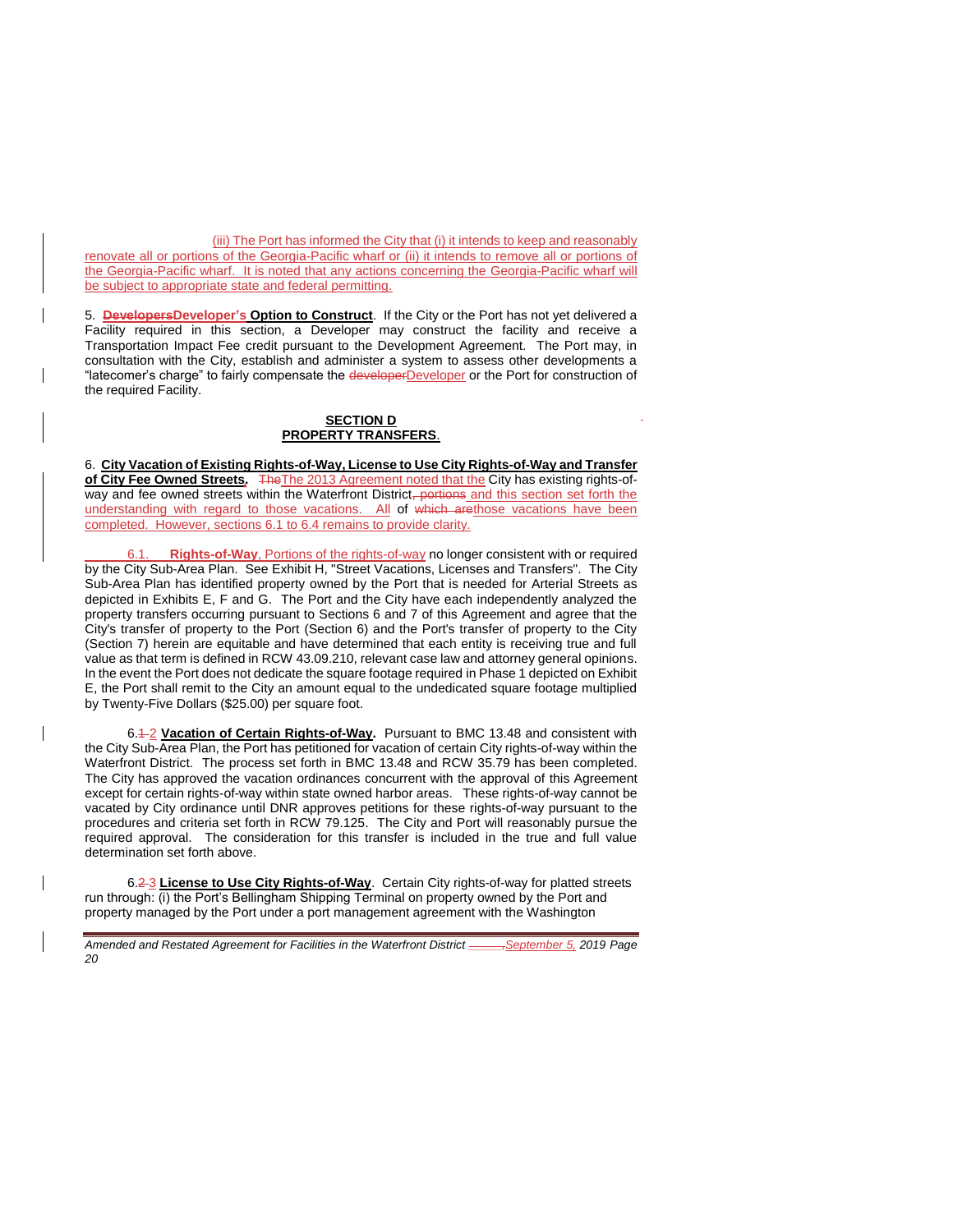Department of Natural Resources; and (ii) the Port owned marine trades area along the Whatcom Waterway. Some of these City rights-of-way contain City and franchise utilities. These City rights-of-way will be licensed to the Port under the terms and conditions of an interlocal agreement, which is anticipated to be completed in the next sixty days. The interlocal agreement will provide the ability of the Port and Port tenants to utilize the City rights of way consistent with the protection of and access to the City and franchise utilities. In the interim the current status quo use of these City rights of way will continue. The consideration for this license is included in the true and full value determination set forth above.

6.3 4 **Transfer of City Fee Owned Streets**. Certain City fee owned streets are no longer consistent with or required by the City Sub-Area Plan. The City has completed the notification and hearing required under its surplus process codified in BMC 4.84 and RCW 39.33 and 43.09.210. The City approval of the surplus of these streets and execution of deeds, attached hereto as **Exhibit K**, for such streets has occurred concurrently with the approval of this Agreement. The consideration for this transfer is included in the true and full value determination set forth above.

7. **Port Dedication of New Rights-of-Way and Slope Easements**. Pursuant to RCW 53.20, the Port has completed the notifications and hearing required to amend its applicable Comprehensive Scheme of Harbor Improvements and surplus procedure to allow transfer of the rights-of-way and slope easements contemplated in this Agreement consistent with the terms of this Agreement. The consideration for this transfer is included in the true and full value determination set forth in Section 6 above.

7.1<sub>-</sub> Identification and Timing of Dedications. These dedications and easements shall be identified on the Subdivision Plat or Binding Site Plan for each phase of development and shall occur within six (6) months after the City has secured full funding for the construction of the Arterial Street in its adopted Transportation Improvement Plan or Capital Facilities Plan and upon written notification by the City. However, the City may reasonably require dedication sooner if required by certain grant applications or funding agencies. The City may, at its sole discretion, delay design, and/or construction of Arterial Streets if the Port fails to dedicate rights-of-way in a timely manner. Any and all applicable Institutional Controls shall be recorded on a restrictive covenant simultaneous with the recordation of the deed or easement.

7.2 **Port Retention of Subsurface Use**. The Port may reasonably retain the right to construct structures such as parking structures or pedestrian tunnels underneath the right-of way that do not materially interfere with public use of the right-of-way.

8. **Park Land Dedication**. Pursuant to RCW 53.20, the Port has completed the notifications and hearing required to amend applicable Comprehensive Scheme of Harbor Improvements and the surplus procedure to allow the Port to dedicate the necessary Port Properties to the City for Parks as outlined in **Exhibit I** "Park Land Dedications." A portion of the Breakwater Trail crosses over Port managed state--owned aquatic lands. This portion of the trail will be transferred to the City subject to approval of the DNR and/or consistent with the Port Management Agreement. The Port and the City have each independently analyzed the property transfers occurring pursuant to this Section 8 of this Agreement and agree that the Port's dedication of property to the City and the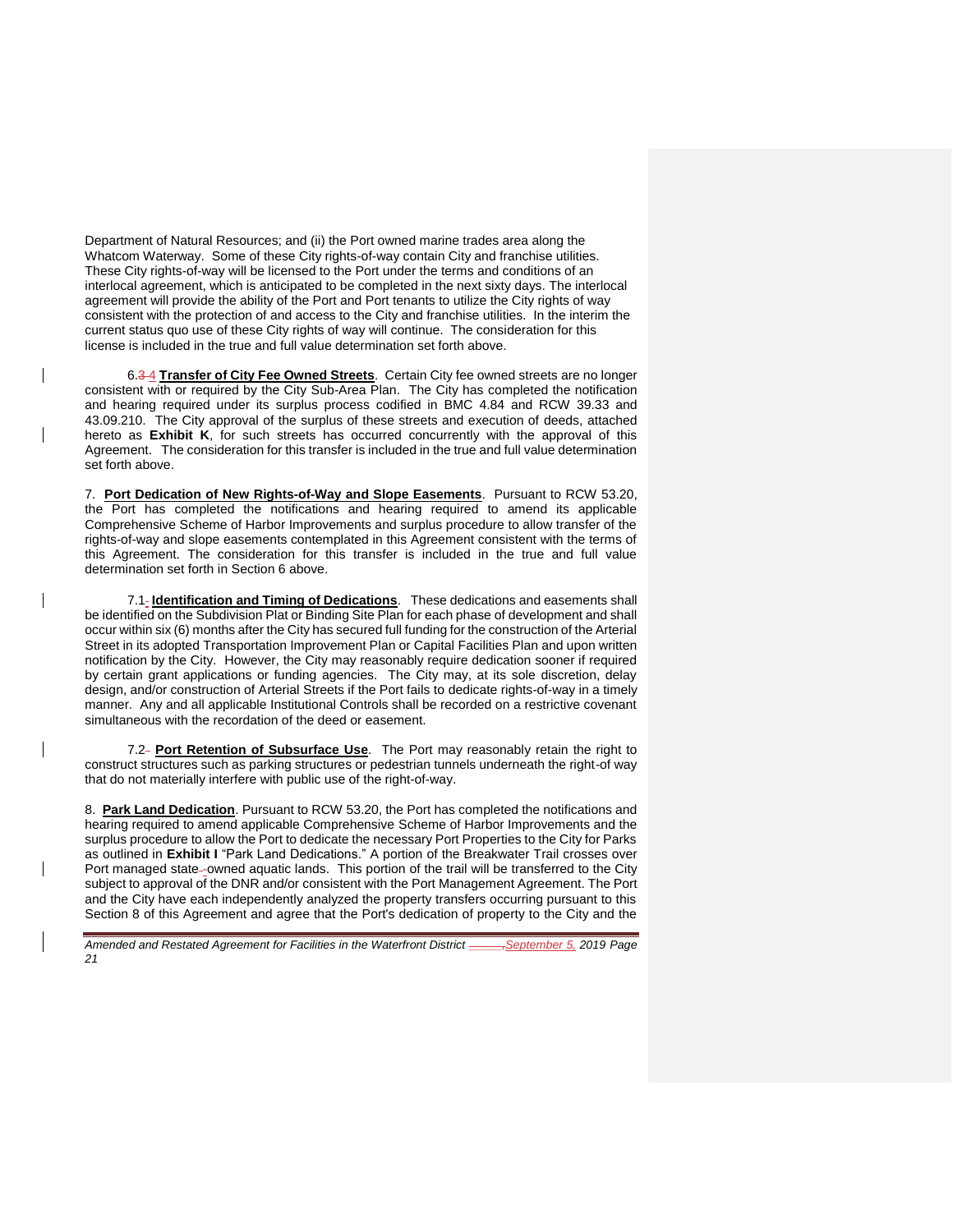Park Impact Fee Credit received by the Port for such dedications as outlined below is an equitable exchange and both parties have determined that each entity is receiving true and full value as that term is defined in RCW 43.09.210, relevant case law and attorney general opinions.

8.1 **Identification and Timing of Dedication.** Park Land will be dedicated to the City in the form of an exclusive permanent public access easement for use as a park or fee simple Unencumbered statutory warranty deed unless otherwise specifically noted in Exhibit I as "Industrial Access Area." The Port shall have the right to temporarily close public access to the Industrial Access Area as needed, to support industrial or wharf related activities, including but not limited to cargo, moorage, material deliveries, vessel repairs, wharf maintenance and associated equipment and personnel movement with reasonable prior notice (either per event or series of events) to the City... At the time of dedication of Port Property, the Port Property shall have been remediated under MTCA to a level that is protective of human health and the environment for Park (as defined in the definition above) uses. Dedications shall be identified on the Subdivision Plats or Binding Site Plans for each phase of development and shall occur within six (6) months after the City has full funding for the construction of the first phase of the Park in its adopted Capital Facilities Plan and upon written notification by the City. However, the City may require dedication prior to receiving full funding if required by certain grant applications or funding agencies. In addition, the City may require dedication of the I & J Waterway Park and Log Pond Shoreline Trailproperty at any time during Phase 3. At the time of dedication of the Port Property, the Port shall have completed a Site Cleanup such that the Port Property is Development Ready for a Park. Any and all applicable Institutional Controls shall be recorded on a restrictive covenant simultaneous with the recordation of the deed or easement. The City may, at its sole discretion, delay design, and/or construction of Parks if the Port fails to dedicate Port Property in a timely manner.

8.2 **Credit for Park Impact Fee for 19.2 Acres**. The Port shall receive a Park Impact Fee Credit ("*Credit*") for the Port Properties dedicated to the City for public parks in accordance with BMC Chapter 19.04. This Credit is retained by the Port in perpetuity in the form of an exemption from the Park Impact Fee for development of a given number of housing units within the Waterfront District by the Port or Port's successors as outlined in the Development Agreement. The calculations of credit will be based on:  $(1)$  the appraised per square foot value of the Port Properties as described below, (2) the total square footage dedicated to the City, and (3) the City's park impact fee rate of \$3,524 for a multi-family unit. However, as described below. None of the values stated below shall change over time and the park impact fee credit shall not be granted to the Port for purposes of applying such credit to Projects until the Port Property is dedicated.

#### a) The City's park impact fee rate held constant at \$3,524 for a multi-family unit

b) For Port Properties within the Downtown Waterfront Area and outside of the 50' shoreline setback, the following square footage value shall be used: \$25 (twenty-five) per square foot. b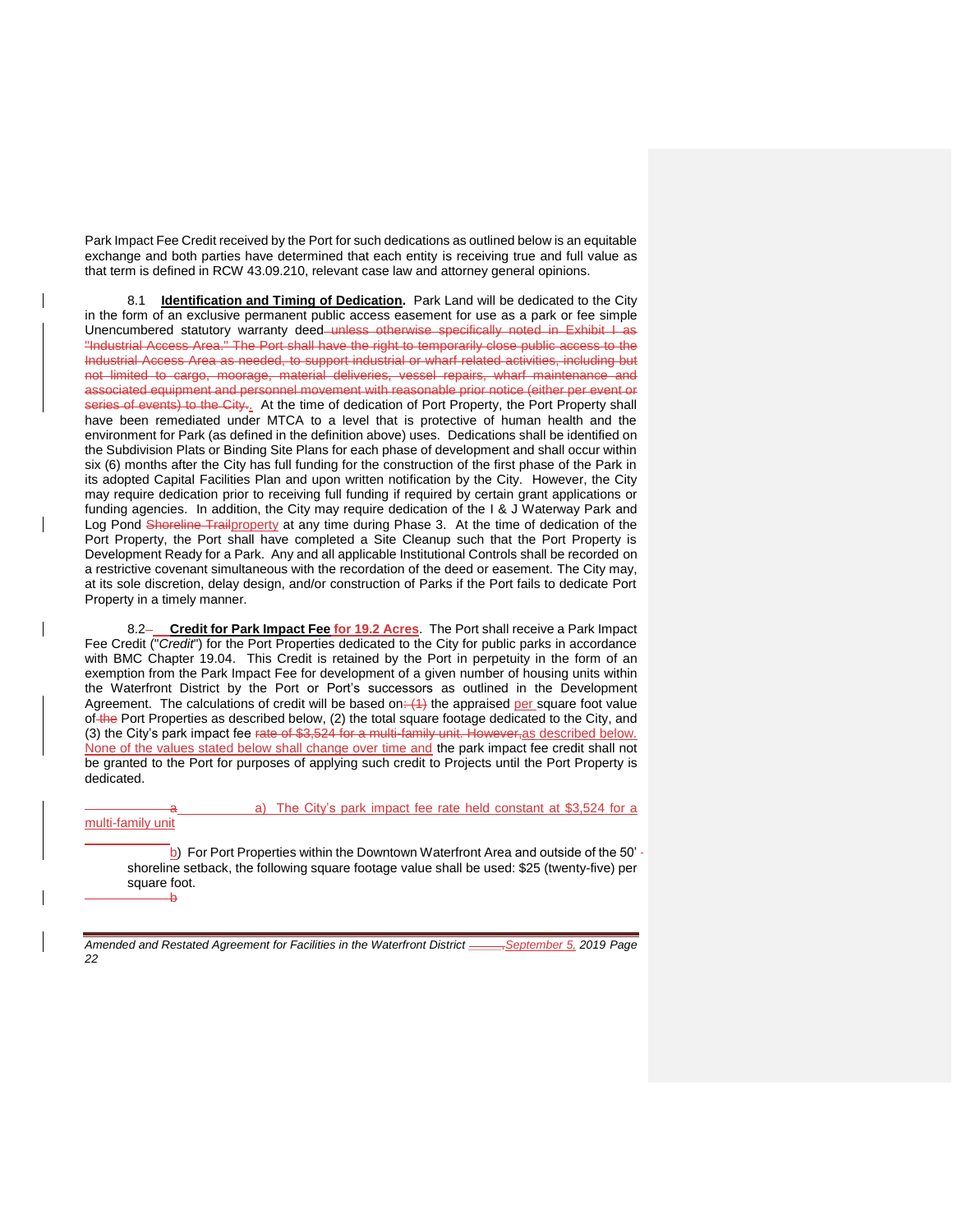$\overline{c}$ ) For Port Properties within the Marine Trades and outside of the 50' shoreline setback, the following square footage value(s) shall be used:

square foot.

-

c

(i) ASB Breakwater Trail shall be \$2.50 (two dollars and fifty cents) per

(ii) - Marina Park shall be \$33 (thirty-three dollars) per square foot so long as the property is adjacent to a Marina.

-(iii) Other properties within the Marine Trades Area shall be \$8 (eight dollars) per square foot.

- There shall be no value associated with property retained for use by the Port of Bellingham or their successors in interest needed access the Marina.

d) For Port Properties within the Log Pond Area and outside of the 50' shoreline setback, the following square footage value(s) shall be used: \$8 (eight dollars) per square foot. There shall be no value associated with Port Properties retained for use by the Port or their successors in interest which are required for access to Whatcom Waterway or the Marina. d

e) For Port Properties within the 50' shoreline setback, as measured from Ordinary High--Water Mark upland 50', shall be \$2 (two dollars) per square foot.

8.3 Total Square Footage Dedicated to **Purchase of Additional Acreage by the City**. The Port shall dedicate properties as generally depicted on Exhibit H utilizing the process outlined in Section 8.2, provided total acreage shall not be less than the totals19.2 acres as provided below per planning area.in the 2013 Agreement. Once the Port has dedicated 19.2 acres to the City for Parks, the City may elect to purchase the remaining acres with a mechanism other than Credit at the established values in Section 8.2, adjusted for inflation using Seattle-Tacoma-Bellevue CPI-U. Inflation shall be measured from the date of the 2013 Agreement. Inflation adjustment shall only apply to acreage above the 19.2 acres provided in the 2013 Agreement. The Port may dedicate different configurations than depicted on **Exhibit HI** at the sole discretion of the City.

a) Downtown Waterfront Area: 4.64 Acres (increase per park acreage map)

b) Marine Trades Area: 9.82 Acres

c) Log Pond Area: 4.74 Acres (increase per park acreage map)

9. **Site Conditions Required for Park Land and Rights-of-Way Dedication**. Prior The 2013 Agreement provided that prior to any property dedication, the Port shallwould remove all Industrial Artifacts, except for the Historic Icons, as depicted on **Exhibit J**, in advance of the construction of particular Arterial Streets and Parks, such that the Industrial Artifacts will not be an impediment to such Facilities, as mutually determined by the Port and the City. As of the date of this Agreement, the City has not determined whether or not it will elect to retain the Historic Icons and anticipates that such a decision will be made following the development of a park master plan for Commercial Green Park. In the event the City determines that it does not wish to retain the Historic Icons, it will promptly notify the Port in writing of such decision. In the event the Port desires to demolish a Historic Icon, it shall notify the City in writing. If the City has not yet made a determination about retention of the Historic Icon, it shall notify the Port of a retention decision within six (6) months of receipt of the Port's notice of desire to demolish.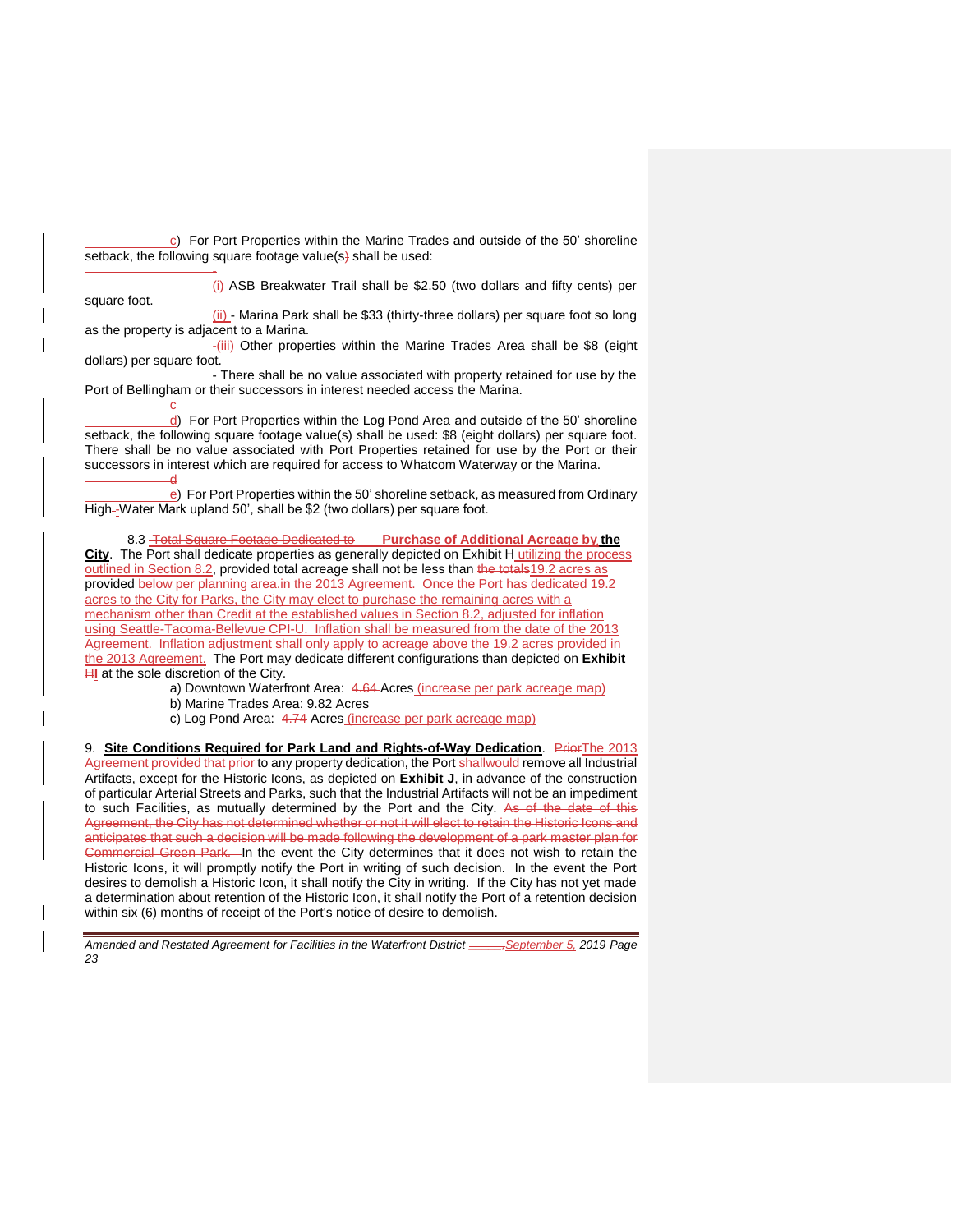9.1 **City Election - Digesters**. The City has elected to not to retain the Digesters and therefore the Port may demolish or removed the Digesters.

9.2 **Underground Obstructions or Unknown Conditions**. Given that the Waterfront District is a Brownfield Site, it is was anticipated that the Port and the City may encounter underground obstructions or unknown conditions. The cost of constructing the Arterial Streets and Parks shall include actions necessary to address underground conditions provided the Port has delivered the property in a Development Ready condition. All properties dedicated by the Port to the City shall be above the Ordinary High-Water Mark.

10. **Construction Staging.** To the extent property is available, the Port shall make it reasonably available to the City for construction staging pursuant to an access agreement for no additional cost.

11. **City Control of Design and Use of Parks**. The City shall seek reasonable input from the Port and any Developers, with property adjacent to the Park, concerning the park design with the City retaining decision on the final design. The final design shall be consistent with the Sub-Area Plan and the uses contemplated therein. The City shall be responsible for the policies governing the use of the Parks which shall be consistent with the Sub-Area Plan, the uses contemplated therein, and City-wide park use policies.

12. **Use of Development Ready Certificate.** If the Port chooses to submit a Development Ready Certificate and it later turns out that it had not completed the Cleanup or Interim Action to Ecology's satisfaction, the Port shall perform whatever work is necessary, at its sole expense, to correct the deficiencies Ecology has identified, including all costs associated with repairing or replacing City installed infrastructure and shall indemnify the City for any and all claims related to those deficiencies. Further, in the event the Development Ready Certificate was submitted to the City upon completion of an Interim Action, the Port shall be responsible for all costs associated with completing the Cleanup Action and will indemnify the City for all related claims, including but not limited to, repairing and replacing City installed infrastructure.

13. **Port's Liability for Historical Contamination**. Except as otherwise provided herein and to the extent allowed by law, the Port will indemnify the City and the Port will be solely responsible (as between the City and the Port only) for any environmental liability relating to historical environmental conditions and/or sources on land dedicated by the Port to the City for rights-ofway or Parks.

13.1 **Violation of Interim Institutional Controls or Institutional Controls**. To the extent allowed by law, the City will indemnify the Port and the City will be solely responsible (as between the City and the Port only) for any environmental liability resulting from any violation (by anyone other than the Port) of Interim Institutional Controls or Institutional Controls on the land dedicated by the Port to the City for Arterial Streets or Parks.

13.2. **City Responsibility During Construction of City Facilities**. The City shall be liable to properly remove, treat or dispose of contaminated soils and contaminated groundwater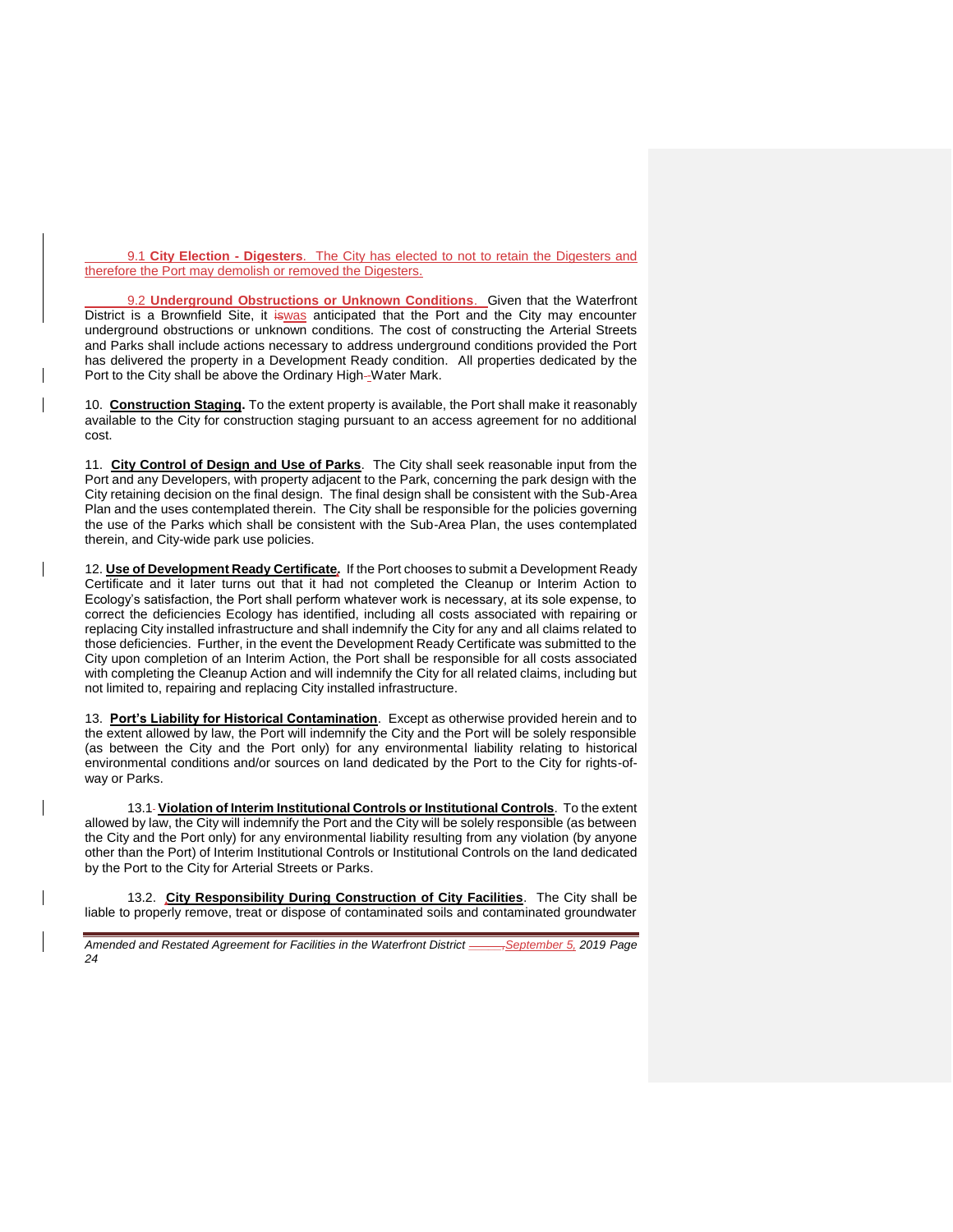generated during the course of construction of the Arterial Streets or Parks by the City; however, the City will not be liable for Remedial Action associated with the contaminated soil or groundwater or for any hazardous substances not located in the area of construction of the Arterial Street or Park being constructed.

13.3 **Management of Contaminated Groundwater**. The proper management of groundwater is an important component of the Site Cleanups and redevelopment of the Waterfront District. During Site Cleanups and redevelopment construction, upon the approval of the Public Works Director and the Department of Ecology and any other necessary state or federal agencies and pursuant to such conditions as the Public Works Director requires, including rate charges, the Port may convey or discharge ground water into the City's sewer system. All such connections shall be temporary. The Port will, to the extent permitted by law, indemnify the City and hold it harmless against any claims or suits arising from the City's acceptance of the groundwater under this provision, unless and to the extent the claim or suit arises from the City's negligence.

#### 14. **Payment In Lieu of Taxes by an Entity Not Subject to Property Taxes**.

14.1. **Sale of Port Property**. Except as provided herein, Port Property that is sold within the Waterfront District shall be transferred with a deed restriction that provides that if the property qualifies for an exemption from property taxes during the first thirty years after its sale by the Port, the property owner must remit payment to the City in lieu of property taxes in an amount equal to the amount that would be due were the entity not exempt from such taxes. The payments shall be remitted semi-annually within thirty (30) days from the date of the City's invoice for such amount on or about April 1<sup>st</sup> and October 1<sup>st</sup>.

14.2. **Lease of Port Property**. Except as provided herein and for the first thirty years of any leasehold, if the Port leases Port Property to an entity which qualifies for a leasehold excise tax exemption, the Port will remit payment to the City an amount equal to that portion of the leasehold excise tax that the City would have received had the tenant not be exempt. The payments shall be made semi-annually within thirty (30) days from the date of the City's invoice for such amount on or about April 1<sup>st</sup> and October 1<sup>st</sup>.

14.3. **Credits and Alternative Payment Methods**. The City may provide credit for property tax payments or leasehold tax payments occasioned by a transaction which brings the tax-exempt entity to the Waterfront District. By way of example, a tax-exempt entity could sell tax exempt property within the City and move to the Waterfront District. In the event an entity not subject to property taxes prefers to remit the payment in lieu of taxes to the City in an alternative manner, whether through a different payment schedule or with consideration of equal value, it may negotiate with the City for such alternative. Such alternative payment method must be approved by the City to be effective.

14.4. **Large Sale or Transfer**. If the Port sells or leases more than six (6) acres of Port Property to a non-property tax paying entity, it will constitute a Major Modification.

*Amended and Restated Agreement for Facilities in the Waterfront District \_\_\_\_\_,September 5, 2019 Page 25*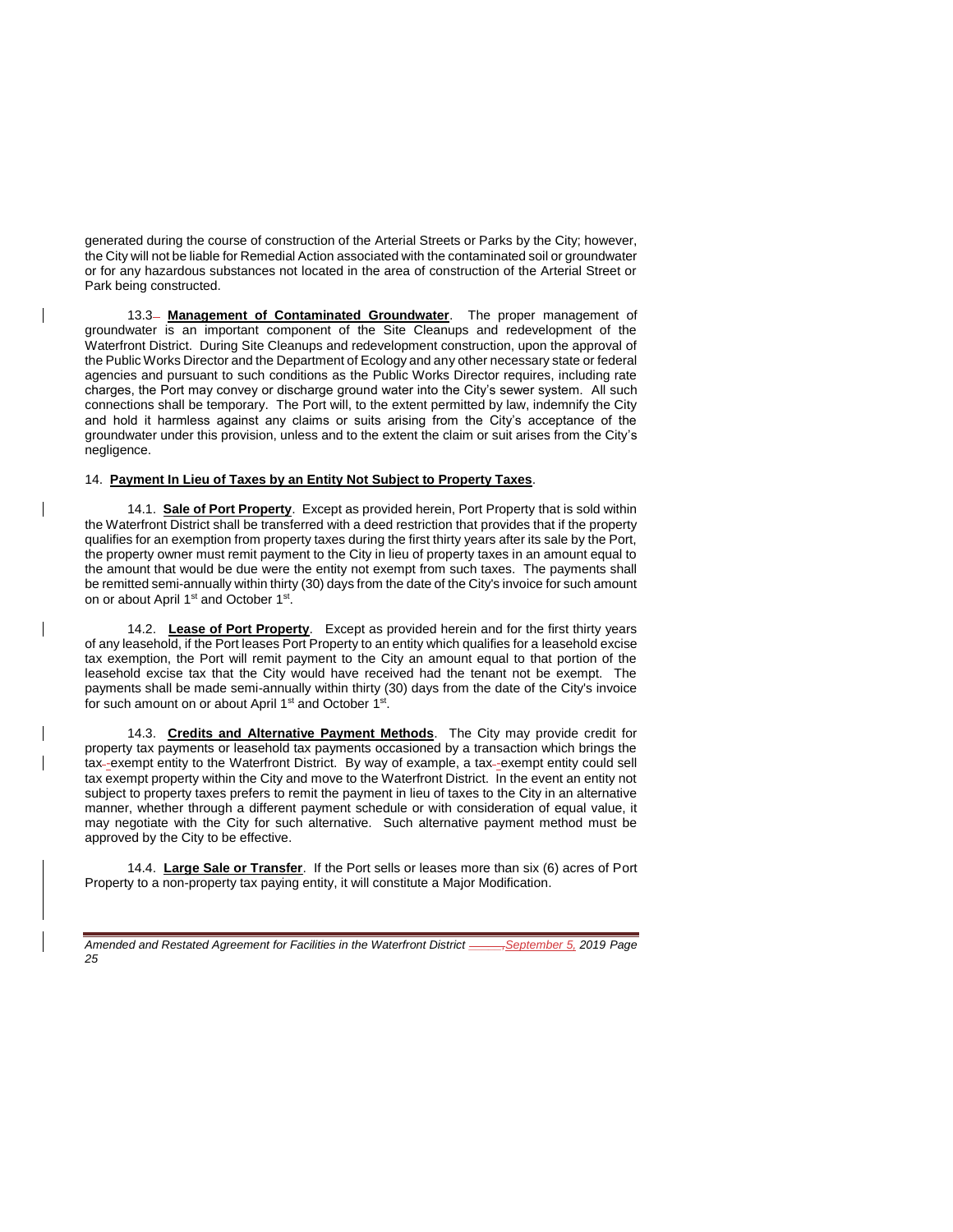## **SECTION E PROCESS FOR MANAGING THE WATERFRONT REDEVELOPMENT PROJECT.**

15. **City and Port Management Resources**. It is recognized that the successful implementation of this Agreement and the successful redevelopment of the Waterfront District will require an ongoing and significant commitment by the Port and the City. The Port and the City will each devote the resources necessary to implement the actions set forth in this Agreement and achieve a successful Waterfront District redevelopment. The following subsections set forth the current understanding of what will likely be required; however, the Port and the City will work cooperatively to refine the commitments to management as the redevelopment continues.

16. City Financial Commitment. Prior to the date of this Agreement<sup>2013</sup>, the City hashad invested over \$19,817,852.25 for planning, Site Cleanups, property acquisitions design and construction of Facilities and related expenditures within the Waterfront District. To meet its obligations outlined in this Agreementhereunder, the City shall commit an additional \$25,000,000 in local funding from December 2013 through 2037the term of this Agreement. Further, to meet its obligations, the City will rely upon receiving \$1,000,000 per year for twenty-five years (25) from the State of Washington LIFT program (for which the City and Port have pledged their tax revenues). The City also expects to rely upon receipt of additional state and federal grants to help offset costs incurred by the City as anticipated under this Agreement.

17. **Port Financial Commitment**.Prior to the date of this2013 Agreement, the Port hashad invested over \$32,511,309 for planning, Site Cleanups, property acquisitions, demolition, permit and design of Facilities, capital maintenance and related expenditures within the Waterfront District, including \$22,916,818 used to purchase the AIG Policy from AIG Environmental. It is anticipated that the AIG Policy will be available to pay for 50% of the anticipated costs of the cleanups required under this Agreement. To further meet its obligations outlined in this Agreement, the Port has secured a commitment from the Department of Ecology to fund the other 50% of the anticipated costs of the cleanups required under this Agreement.

18. **Staffing**.The City and Port shall each assign staff and resources as appropriate to ensure successful implementation of this Agreement. Project management teams for the Waterfront Redevelopment Project will provide support in a variety of subject areas, including, but not limited to, project planning and analysis of concept feasibility, financial and budget accounting, design, permitting and construction management and agency oversight, and public and media communications. In this regard, the City and Port agree to designate a Project Coordinator. The Project Coordinators will meet on at least a quarterly basis to coordinate redevelopment activities in the Waterfront District. Topics covered in these meetings may include:

a) Budget Planning: Confirm priorities and schedules for Remedial Actions, Arterial Streets, and Parks. Develop budget recommendations to respective entity.

b) Development Performance: Evaluate the pace of development, including square footage by area, mix of uses, affordable housing inventory, and related development capacity.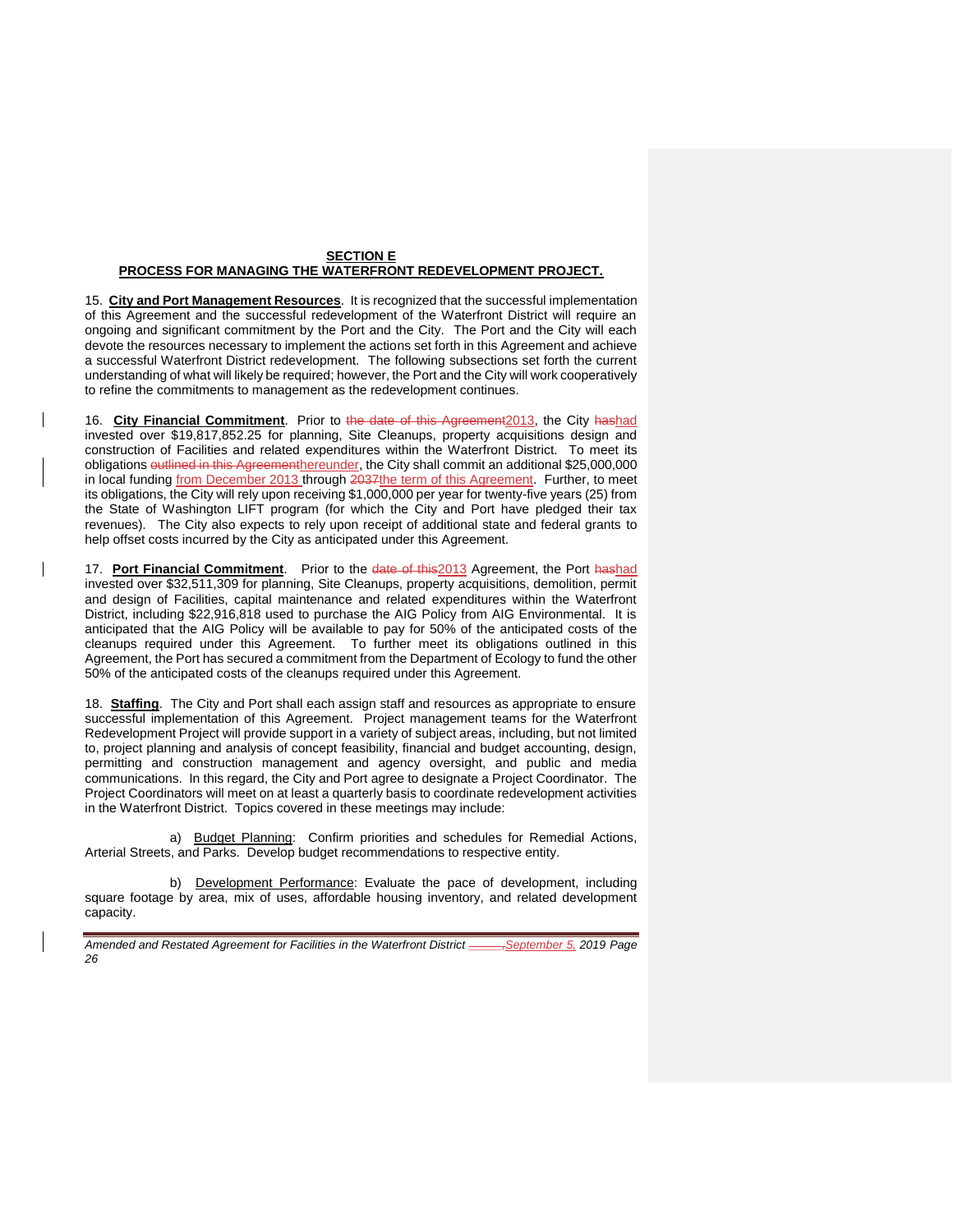c) Project Status: Provide updates on current projects in the Waterfront District and define next appropriate infrastructure needs and cost estimates.

d) Monitor Facility Triggers: Monitor status of Facility Triggers to ensure timely performance by the Port and the City.

e) Outreach: Develop priorities for legislative outreach and strategic policy issues for executive leadership and elected officials. Identify any significant budget, technical, or political issues that require attention.

19. **Development Monitoring.** The Port and the City shall cooperate in collecting appropriate data to aid in the evaluation of the Waterfront District.

19.1 **Data Use**. Among other uses, the data derived from monitoring and experience, including required biennial traffic monitoring, environmental clean-up progress, the pace of physical and economic development, the mix of uses, the success of mitigating measures, and public input and other analyses will be used by the Project Coordinators to propose amendments to this Agreement, including any needed changes in the sequence of Arterial Streets.

19.2 **Two Year Review**. Every two years, the Port and the City will jointly scope and conduct a study of the economic impact of the Waterfront District, including data concerning employment, wages, including living wages, and, if possible, benefits.

20. **Biennial Traffic Monitoring and Report**. The Port, at its sole cost and expense, shall be responsible for conducting the Biennial Traffic Monitoring program and submitting the Biennial Traffic Monitoring Report to the City's PAO Responsible Official pursuant to Section VII. B of the Planned Action Ordinance.

21. **Future Phases**. The Sub-Area Plan and **Exhibit B** set forth a plan for the later phases of the development of the Waterfront District. It is anticipated that (1) Phase 4 and Phase 5 will not begin for a significant period of time, (2) the development of the Facilities may require, as yet, unidentified funding sources, (3) additional investments in, as yet, unidentified, Facilities by both parties, may be needed in the future to support continued redevelopment of the Waterfront District, (4) Phases 4 and/or 5 will require an amendment of this Agreement, and (5) the City and the Port may likely agree to changes in the Sub-Area Plan that reflect the development to that date and the marketplace conditions. Therefore, the description of the actions in Phase 4 and Phase 5 are predicated on a future agreement between the Port and the City, potential addendum to the EIS, and identification of funding sources, including state and federal funding sources.

22. **Budget Planning**. Within this long-range perspective, financial commitments will be made on an annual basis, with the City's budget to be adopted by the City Council and the Port's budget to be adopted by the Port Commission in each calendar year. The updated budget will include project and budget estimates for the next six-year period, with an authorized budget for specific activities in the following calendar year.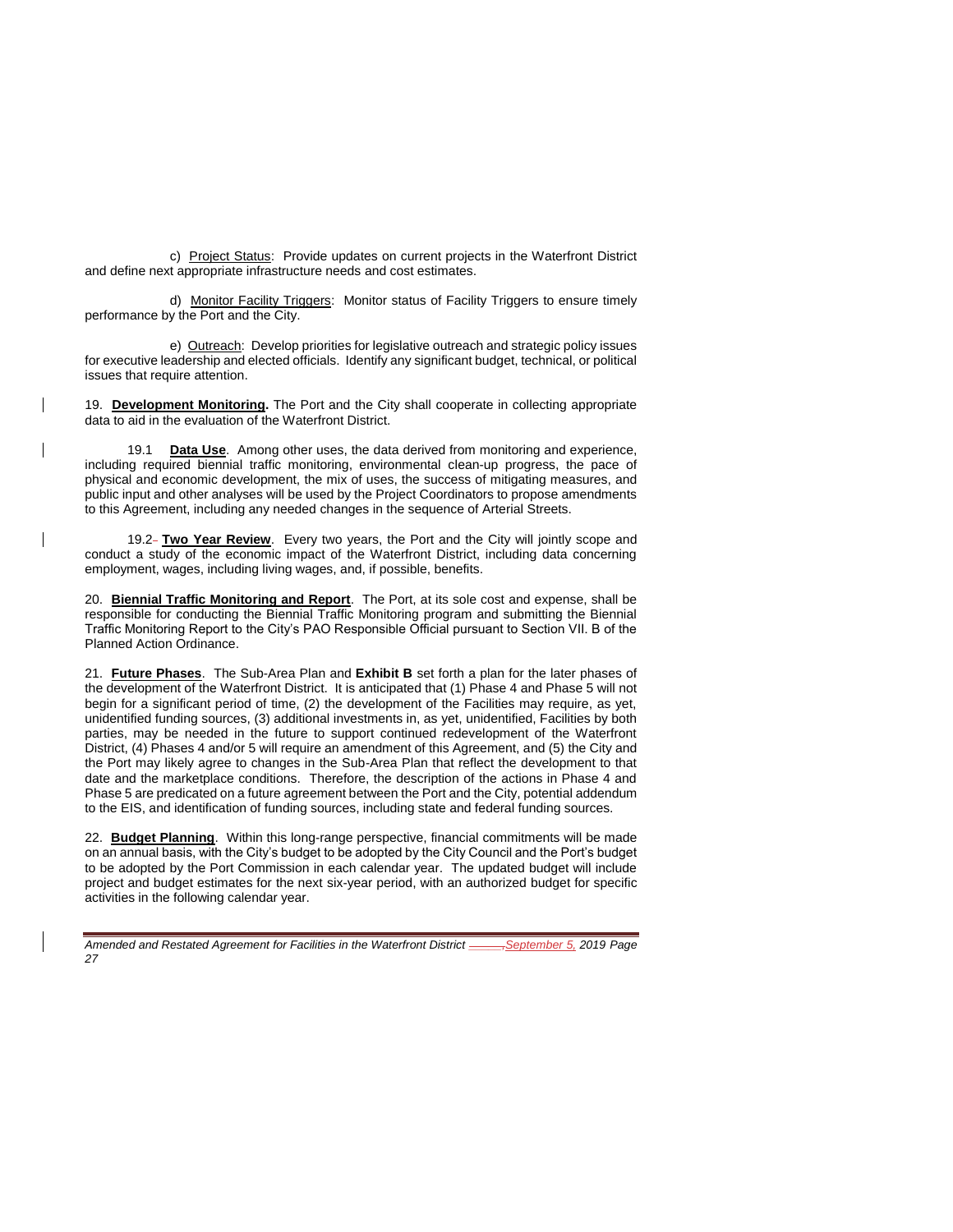23. **Coordination of Funding Efforts**. The Port and City will jointly prioritize and pursue outside funding assistance from federal, state, and other sources to further the goals of this Agreement and the specific projects outlined in the Six-Year Transportation Improvement Program and Capital Facilities Plan for the City and the Scheme of Harbor Improvement for the Port.

24. **Habitat.** In addition to the habitat benefit derived from the Remedial Actions contemplated herein, the Port and City agree to jointly prioritize and pursue outside funding for the habitat restoration opportunities delineated in Figure 3-2 of the Waterfront District Sub-Area Plan. The Port and City will jointly cooperate to grant or acquire any easements, licenses or other authorizations necessary to implement habitat projects. Where feasible, habitat restoration and remediation will be integrated.

25. **Utility Master Plan**. The 2013 Agreement contemplated that the City iswas then currently undergoing a utility master planning process to determine the size and location of City Utilities and private utilities within the Waterfront District. As part of that project, the City will analyzeanalyzed the feasibility of Waterfront District scale utilities, including, but not limited to, non-potable water and energy systems. The City as completed its obligation regarding the Utility Master Plan. The Port, as the representative of future developers, will be invited to be a key stakeholder in the development of the Utility Master PlanDevelopers, has assumed the lead on district energy.

26. **Cooperation with Regulatory Agencies**. The Port and City will cooperate and support one another's efforts with regulatory and funding agencies to achieve the goals of this Agreement.

27. **Payment for Installation of Arterial Streets and Parks When Incorporated Intointo a Site Cleanup.** When an Arterial Street or a Park is incorporated into a Site Cleanup, the Port and the City will reasonably cooperate to allocate the costs such that the Port pays the portion that is allocated to the Site Cleanup.

28. **Subsequent Ecology Actions**. In the event Ecology: (i) requires additional Site Cleanup at a site for which a Development Ready Certificate has been provided by the Port to the City; or (ii) a Construction Completion Report approval has been provided to the City by the Port which damage or destroy a Facility that the City constructed, the City shall not be liable for any costs associated with reconstruction of such Facility.

## **SECTION F GENERAL TERMS**

29. **Modifications to this Agreement**. It is anticipated that over the life of this Agreement there will be Minor Modifications and Major Modifications. Minor Modifications may be agreed to in writing by the project management teams. Any Major Modifications to this Agreement will require written approval by both the City Council and Port Commission. The Port and the City will consider all proposed modifications Major Modifications unless both the Port and City project management teams determine that the proposed modification is a Minor Modification. Except as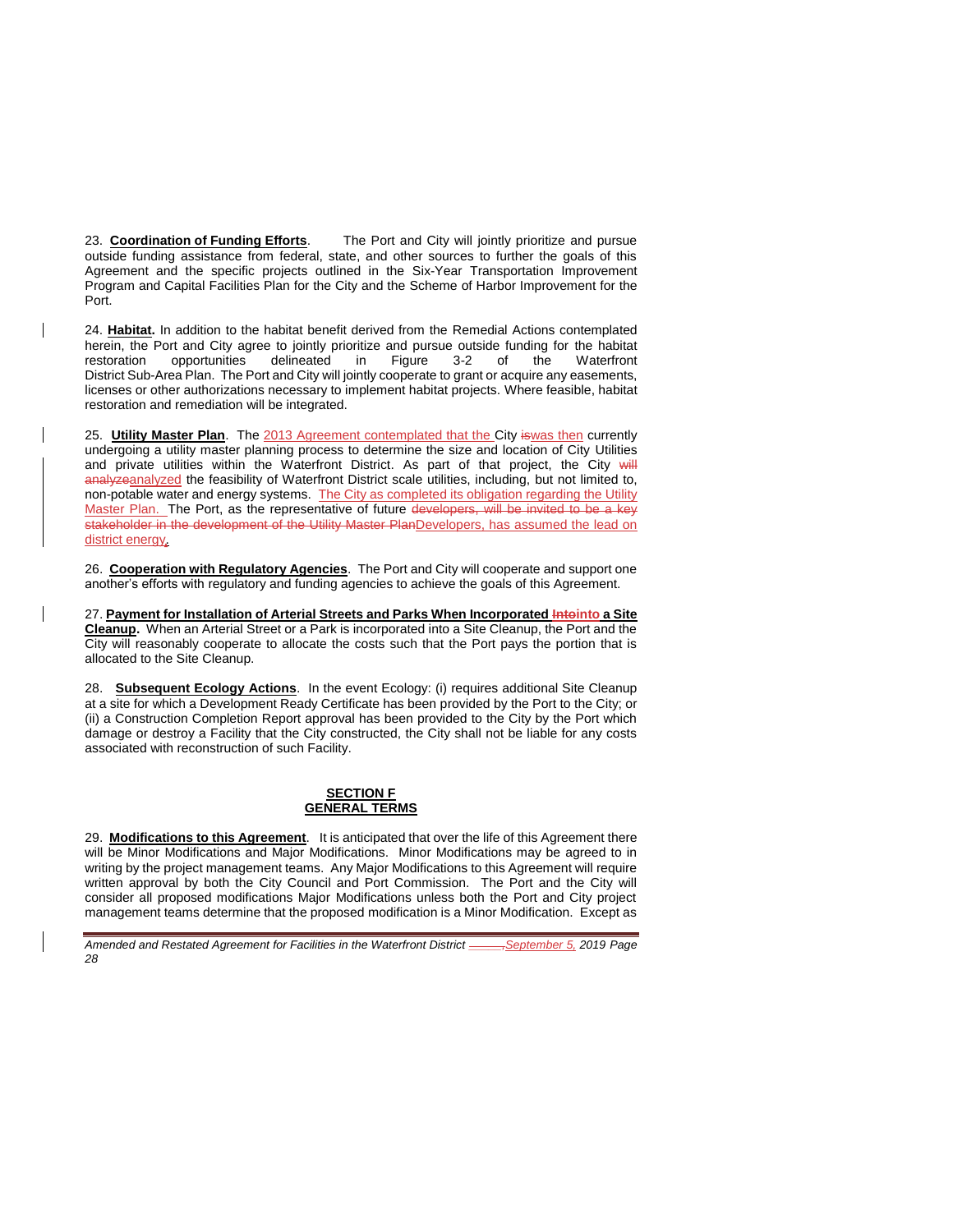otherwise provided herein, this Agreement and portions hereof shall not be modified or amended except in writing signed by the City and the Port.

29.1 **Agreed Modification – Construction of Facilities**. The City and a Developer or the Port and a Developer may agree to enter into a separate development agreement to modify conditions or Facility Triggers and to provide greater clarity regarding certainty and timing; however, such an agreement shall not modify or amend this Agreement unless the modification procedure above is concluded.

29.2 **Construction of Facilities Out of Sequence**. The City and the Port intend to remain flexible over the years to modify the phased approach as needed to respond to market conditions and funding opportunities. The City and the Port may reasonably and mutually agree to construct Facilities referred to in this Agreement out of sequence in Phases 1, 2, and 3 to respond to grant and other funding opportunities or the needs of early phase development projects. A Major Modification of this Agreement will be required to construct a Facility planned for Phase 4 or Phase 5, if obligations to construct Facilities in Phases 1, 2, or 3 are outstanding.

30. **Agreement Replaces New Whatcom Interlocal, as Amended**. This Agreement, in combination with the Development Agreement, hereby replaces and supersedes the commitments and obligations made between the Port and City under the New Whatcom Interlocal, as amended.

31. **Term of Agreement**.The term of thisthe 2013 Agreement iswas twenty-five (25) years and therefore this Restated Agreement runs through December 31, 2037 or until the completion of Phase 3, whichever occurs later. Provided, Phase 3 must begin within the twenty-five--year period- (prior to December 31, 2037). Beginning of Phase 3 is defined by reaching 1,000,000 square feet of new development south of Whatcom Waterway. in Section 4 above. 4.

3231. **Applicable Law**. This Agreement shall be governed by and be interpreted in accordance with the laws of the State of Washington.

3332. **Severability**. If any provision of this Agreement is determined to be unenforceable or invalid by a court of law, then this Agreement shall thereafter be modified to implement the intent of the parties to the maximum extent allowable under law. If this Agreement for any reason is determined to be invalid, then the zoning of the property may revert to the zoning as it existed on the date this Agreement was recorded.

3433. **Further Good Faith Cooperation**. Each party hereto shall cooperate with the other in good faith to achieve the objectives of this Agreement. The parties shall not unreasonably withhold, condition or delay requests for information, approvals or consents provided for, or implicit, in this Agreement.

3534. **No Presumption Against Drafter**. This Agreement has been reviewed and revised by legal counsel for all parties and no presumption or rule that an ambiguity shall be construed against the party drafting the clause shall apply to the interpretation or enforcement of this Agreement.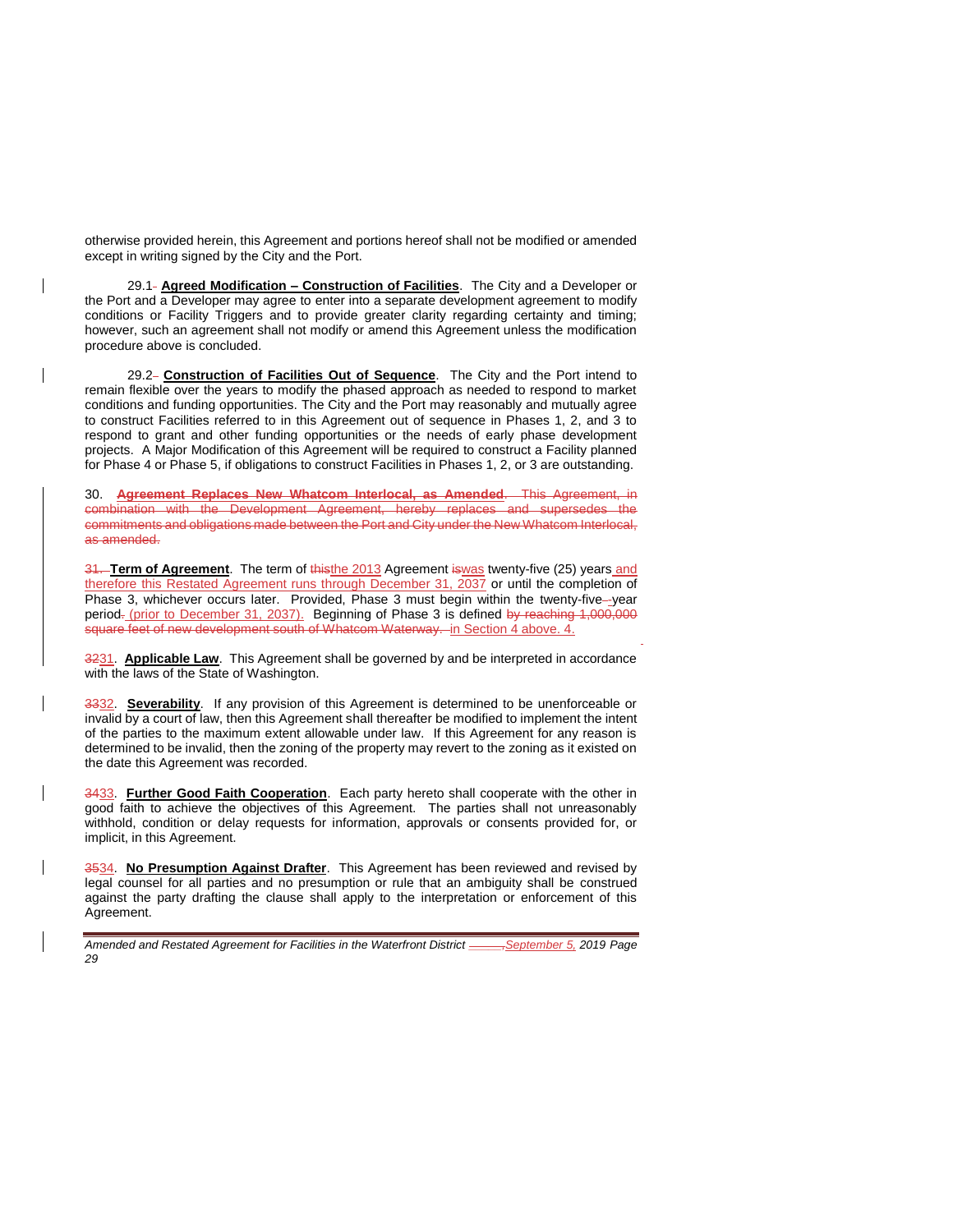3635. **Notices**. All communications, notices, and demands of any kind which a party under this Agreement is required, or desires to give to any other party, shall be in writing and be either: (1) delivered personally; (2) sent by facsimile transmission with an additional copy mailed first class; or (3) deposited in the U.S. mail, postage prepaid, and addressed as follows:

> City: City of Bellingham Mayor of Bellingham 210 Lottie Street Bellingham, WA 98225

> Port: Port of Bellingham Executive Director Port of Bellingham 1801 Roeder Avenue Post Office Box 1677 Bellingham, WA 98227

Notice by hand delivery or facsimile shall be effective upon receipt. If deposited in the mail, notice shall be deemed received 48 hours after deposit. Any party at any time by notice to the other party may designate a different address or person to which such notice shall be given.

3736. **Waiver**. No failure by any of the foregoing parties to insist upon the strict performance of any covenant, duty, agreement, or condition of this Agreement or to exercise any right or remedy consequent upon a breach thereof shall constitute a waiver of any such breach or any other covenant, agreement, term or condition. Any party hereto, by notice, and only by notice as provided herein may, but shall be under no obligation to, waive any of its rights or any conditions to its obligations hereunder, or any duty, obligation or covenant of any other party hereto. No waiver shall affect or alter this Agreement, and each and every covenant, agreement, term and condition of this Agreement shall continue in full force and effect with respect to any other then existing or subsequent breach thereof.

3837. **Dispute Resolution**. In the event of any dispute as to the interpretation or application of the terms or conditions of this Agreement, the Port and the City, through their Project Coordinators, shall meet within ten (10) days after the receipt of a written request from any party for the purpose of attempting in good faith to resolve the dispute. Such a meeting may be continued by mutual agreement to a date certain to include other persons or parties, or to obtain additional information. Either Project Coordinator may declare an impasse. Thereafter, the following procedure shall be utilized:

3837.1 **Elevation to Mayor and Executive Director**. The Mayor and the Executive Director shall meet and resolve the dispute. If either the Mayor or the Executive Director declares an impasse, then: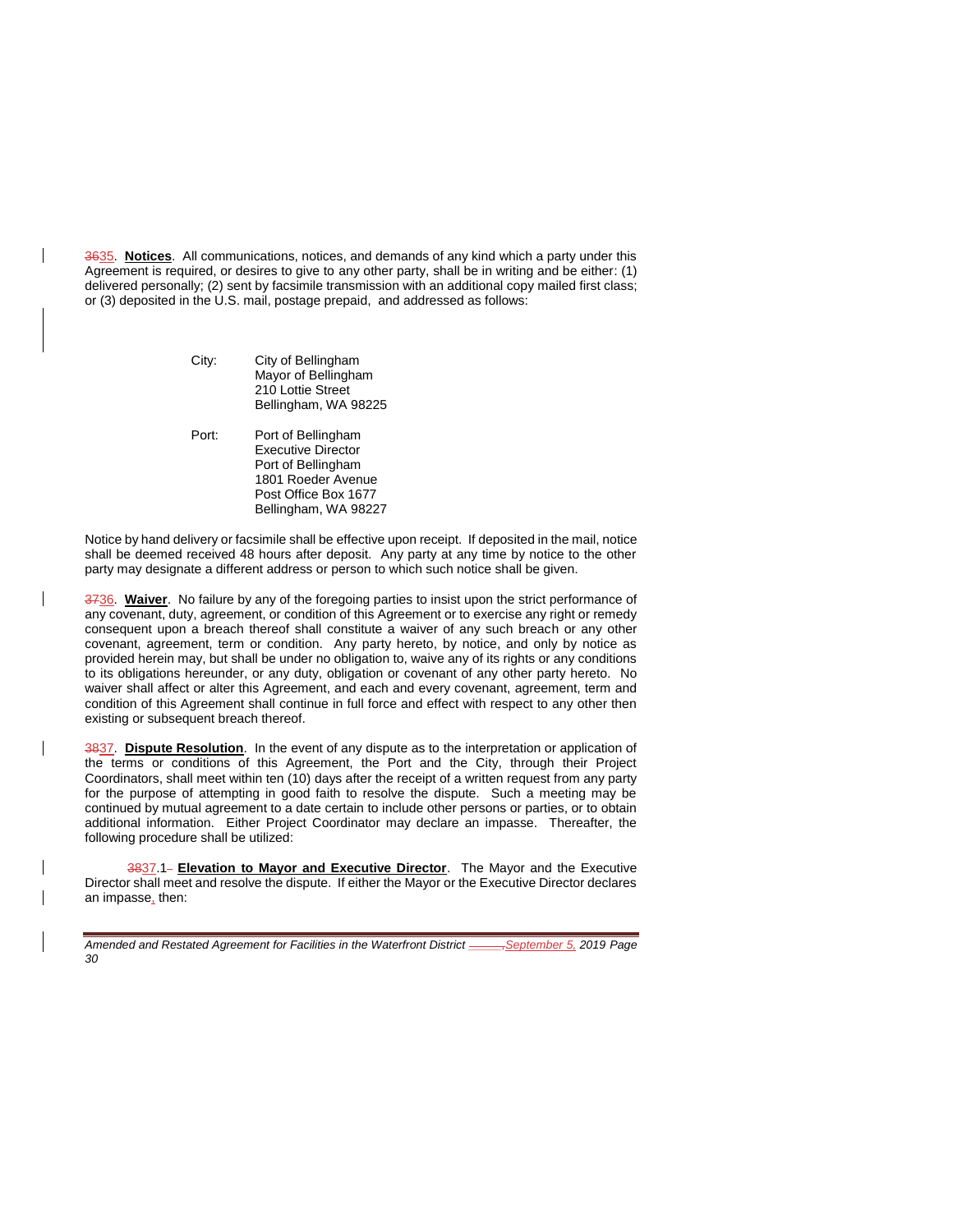3837.2 **Mediation**. In the event of a Mayor/Executive Director impasse, and prior to commencing any litigation, except for a request for a temporary restraining order and preliminary injunction, the parties shall first attempt to mediate the dispute. The parties shall mutually agree upon a mediator to assist them in resolving their differences. If the parties are unable to agree upon a mediator, the parties shall request from the Seattle office of JAMS a list of mediators experienced in matters pertaining to this Agreement. Each party may strike one name from the list until one name remains. A flip of a coin shall determine which party strikes the first name. Any expenses of the mediator shall be borne equally by the parties. However, each side shall bear its own costs and attorney fees arising from participation in the mediation.

3837.3 **Waiver of Jury Trial and Jurisdiction**. Each party waives any right to a trial by jury in any action or proceeding to enforce or defend any rights under or relating to this Agreement or any amendment, instrument or other document delivered in connection with this Agreement.

3837.4 -No Third-Party Beneficiaries. There are no third-party beneficiaries of this Agreement.

38. **Assignment.** Neither party may assign any right or obligation under this Agreement without the written consent of the other party which may be withheld or conditioned in that party's sole discretion.

39. **Entire Agreement**. This Agreement, including the recitals, definitions, and exhibits, represents the entire agreement of the parties with respect to the subject matter hereof. There are no other agreements, oral or written, except as expressly set forth herein. This Agreement supersedes all previous understandings or agreements between the parties concerning the subject matter of this Agreement.

Approved and executed in an open public meeting by the PORT OF BELLINGHAM this day of \_\_\_\_\_\_\_\_\_\_\_\_\_\_\_, 2019.

 $\frac{1}{2}$  ,  $\frac{1}{2}$  ,  $\frac{1}{2}$  ,  $\frac{1}{2}$  ,  $\frac{1}{2}$  ,  $\frac{1}{2}$  ,  $\frac{1}{2}$  ,  $\frac{1}{2}$  ,  $\frac{1}{2}$  ,  $\frac{1}{2}$  ,  $\frac{1}{2}$ Rob Fix, Executive Director

**CITY OF BELLINGHAM:**

\_\_\_\_\_\_\_\_\_\_\_\_\_\_\_\_\_\_\_\_\_\_\_\_\_\_\_\_\_\_

**Mayor** Date:

**Attest:**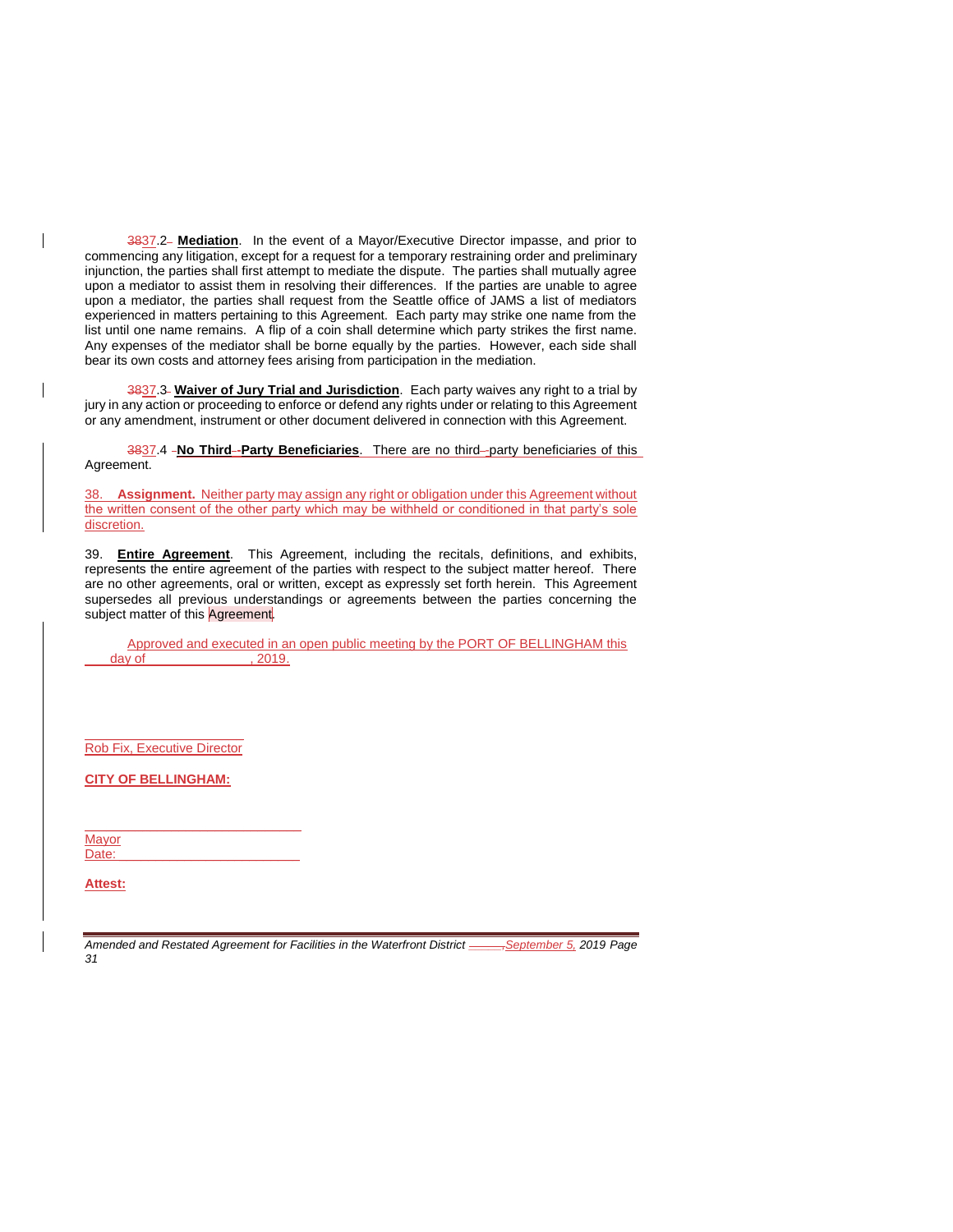\_\_\_\_\_\_\_\_\_\_\_\_\_\_\_\_\_\_\_\_\_\_\_\_\_\_\_\_\_ Finance Director Date:

**Approved as to Form:**

**Office of the City Attorney** 

\_\_\_\_\_\_\_\_\_\_\_\_\_\_\_\_\_\_\_\_\_\_\_\_\_\_\_\_\_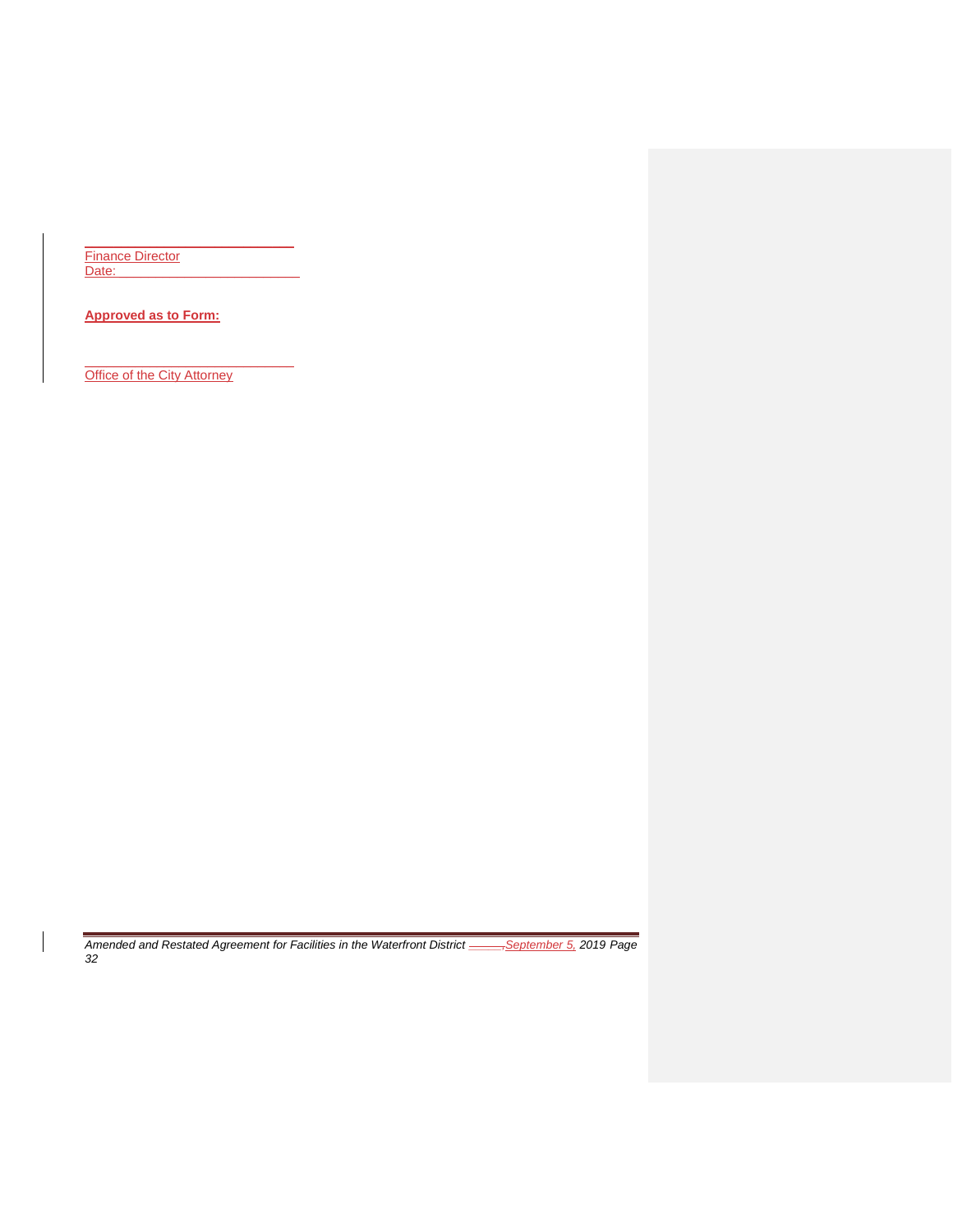## **MAJOR MODIFICATION 2019 -1**

## OF THE

## *INTERLOCAL AGREEMENT FOR FACILITIES WITHIN THE WATERFRONT DISTRICT*

This **MAJOR MODIFICATION 2019-1** to the *Interlocal Agreement for Facilities within the Waterfront District* between the **PORT OF BELLINGHAM** ("Port"), a municipal corporation, and the **CITY OF BELLINGHAM** ("City"), a municipal corporation, is entered into and effective as of the last date of signature below.

**WHEREAS**, on December 3, 2013 the City and the Port executed the *Interlocal Agreement for Facilities within the Waterfront District* (the "Facilities Interlocal") which set forth the responsibility for and phasing of certain Facilities (as the term is defined in the Facilities Interlocal); and

**WHEREAS**, Section 29 of the Facilities Interlocal anticipated that over the life of the Facilities Interlocal there would be modifications (as defined in the Facilities Interlocal); and

**WHEREAS**, pursuant to Section 29, the City staff and the Port staff adopted a Minor Modification 2014-1 on December 30, 2014; and

**WHEREAS**, pursuant to Section 29, the City Council and the Port Commission adopted a Major Modification 2016-1 on February 22, 2016; and

**WHEREAS**, pursuant to Section 29, the City staff and the Port staff adopted a Minor Modification 2017-1 on August 22, 2017; and

**WHEREAS**, Section 29 of the Facilities Interlocal provides that Major Modifications require written approval by both the City Council and Port Commission; and

**WHEREAS**, the City and Port have determined that significant changes related to the location of the Facilities require modification; and

**WHEREAS**, City staff and Port staff have determined that the required revisions constitute a Major Modification:

**NOW**, **THEREFORE**, the Port and the City agree to modify the Facilities Interlocal as follows:

1. **Change to Facilities Interlocal Text**. Attached hereto as Exhibit 1 is the Facilities Interlocal text with deletions shown in strikethrough and additions shown in underline. These changes to the Facilities Agreement are shown against a clean version which incorporated the first three modifications to the Facilities Agreement so that the only changes shown are those effective pursuant to this Modification 2019-1. These changes to the Facilities Interlocal text are adopted herein. Exhibit 1 is incorporated herein by reference.